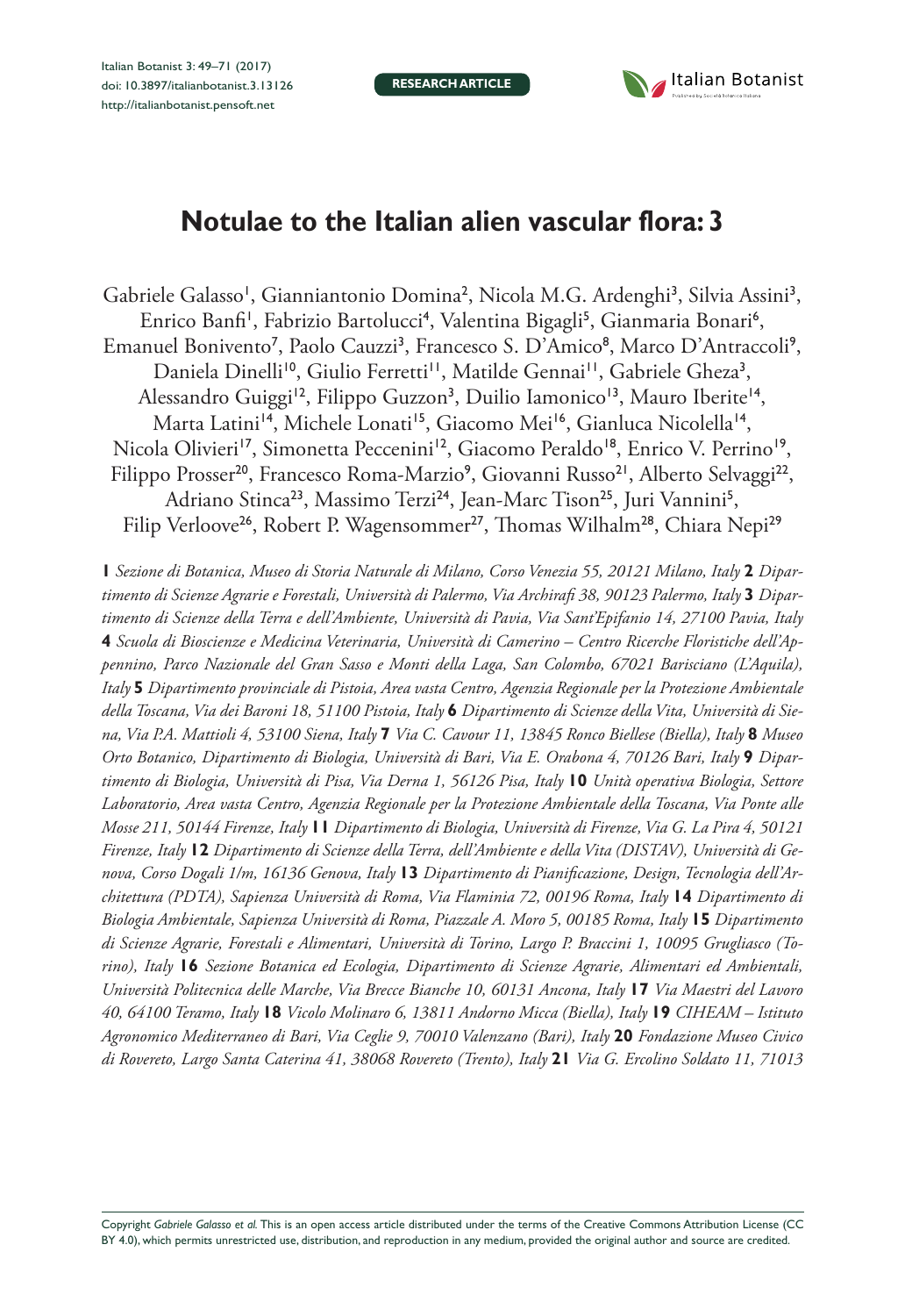*San Giovanni Rotondo (Foggia), Italy* **22** *Istituto per le Piante da Legno e l'Ambiente (IPLA), Corso Casale 476, 10132 Torino, Italy* **23** *Dipartimento di Agraria, Università di Napoli Federico II, Via Università 100, 80055 Portici (Napoli), Italy* **24** *Istituto di Bioscienze e Biorisorse (IBBR), Consiglio Nazionale delle Ricerche (CNR), Via G. Amendola 165/a, 70126 Bari, Italy* **25** *Chemin du Valentier, 38540 Heyrieux, France*  **26** *Botanic Garden of Meise, Nieuwelaan 38, 1860 Meise, Belgium* **27** *Dipartimento di Chimica, Biologia e Biotecnologie, Università di Perugia, Via Elce di Sotto 8, 06123 Perugia, Italy* **28** *Museo di Scienze Naturali dell'Alto Adige, Via dei Bottai 1, 39100 Bolzano, Italy* **29** *Sezione di Botanica Filippo Parlatore, Museo di Storia Naturale, Università di Firenze, Via G. La Pira 4, 50121 Firenze, Italy*

Corresponding author: *Gabriele Galasso* ([gabriele.galasso@comune.milano.it](mailto:gabriele.galasso@comune.milano.it))

Academic editor: *L. Peruzzi* | Received 7 April 2017 | Accepted 26 April 2017 | Published 17 May 2017

**Citation:** Galasso G, Domina G, Ardenghi NMG, Assini S, Banfi E, Bartolucci F, Bigagli V, Bonari G, Bonivento E, Cauzzi P, D'Amico FS, D'Antraccoli M, Dinelli D, Ferretti G, Gennai M, Gheza G, Guiggi A, Guzzon F, Iamonico D, Iberite M, Latini M, Lonati M, Mei G, Nicolella G, Olivieri N, Peccenini S, Peraldo G, Perrino EV, Prosser F, Roma-Marzio F, Russo G, Selvaggi A, Stinca A, Terzi M, Tison J-M, Vannini J, Verloove F, Wagensommer RP, Wilhalm T, Nepi C (2017) Notulae to the Italian alien vascular flora: 3. Italian Botanist 3: 49–71. [doi: 10.3897/italianbotanist.3.13126](https://doi.org/10.3897/italianbotanist.3.13126)

#### **Abstract**

In this contribution, new data concerning the Italian distribution of alien vascular flora are presented. It includes new records, exclusions, confirmations, and status changes for Italy or for Italian administrative regions for taxa in the genera *Acer*, *Amaranthus*, *Araujia*, *Aubrieta*, *Avena*, *Bidens*, *Calycanthus*, *Celtis*, *Elaeagnus*, *Eragrostis*, *Euonymus*, *Fallopia*, *Ficus*, *Hedera*, *Lantana*, *Ligustrum*, *Ludwigia*, *Morus*, *Oenothera*, *Opuntia*, *Oxalis*, *Parkinsonia*, *Paspalum*, *Paulownia*, *Platycladus*, *Pleuropterus*, *Rumex*, *Salvia*, *Senecio*, *Setaria*, *Syagrus*, *Tradescantia*, *Trifolium* and *Yucca*. Furthermore, a new combination in the genus *Vicia* is proposed.

#### **Keywords**

Floristic data, Italy, new combination

#### **How to contribute**

The text for the new records should be submitted electronically to Chiara Nepi ([chiara.nepi@unifi.it](mailto:chiara.nepi@unifi.it)). The corresponding specimen along with its scan or photograph has to be sent to FI Herbarium: Sezione di Botanica Filippo Parlatore del Museo di Storia Naturale, Via G. La Pira 4, 50121 Firenze (Italy). Those texts concerning nomenclatural novelties (typifications only for accepted names), status changes, exclusions, and confirmations should be submitted electronically to: Gabriele Galasso ([gabriele.galasso@comune.milano.it](mailto:gabriele.galasso@comune.milano.it)). Each text should be within 2,000 characters (spaces included).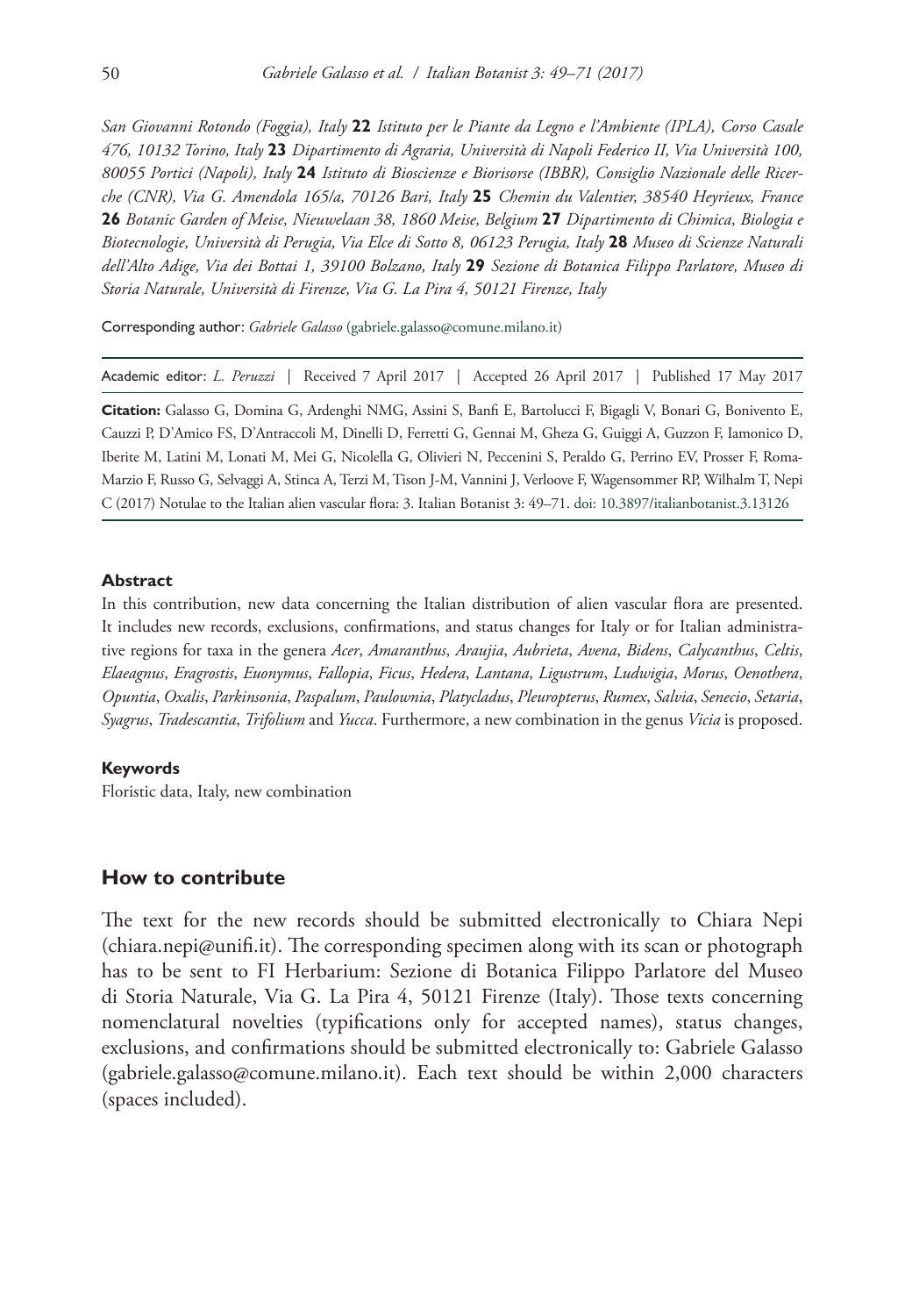# **Floristic records**

# *Acer negundo* L. (Sapindaceae)

+ (CAS) **PUG**: Maglie (Lecce), margine del parco pubblico "Villa Achille Tamborino" (WGS84: 40.117286°N; 18.299727°E), siepi e radure, ca. 82 m, 20 August 2016, *N. Olivieri* (FI). – Casual alien species new for the flora of Puglia.

Several young individuals of the species, some higher than 2 m, grow at the margins of an urban park, inside hedges of *Laurus nobilis* L. and in clearings of *Quercus ilex* L. subsp. *ilex*. The specimens have developed in a partially shaded position, on dry, brown, calcareous luvisol covered by evergreen oak litter. They derive from winddispersed samaras produced by trees cultivated in the park.

N. Olivieri

#### *Amaranthus* ×*ozanonii* Thell. (Amaranthaceae)

+ (CAS) **CAL**: Oriolo (Cosenza), C.da Scalapitta nei pressi del Torrente Scalapitto (WGS84: 40.040365°N; 16.451603°E), incolto al margine di una strada sterrata, 325 m, 24 August 2016, *F. Roma-Marzio* (FI). – Casual alien nothospecies new for the flora of Calabria.

This hybrid between *Amaranthus hybridus* L. and *A. retroflexus* L. is probably native to Europe (Iamonico 2015). In Oriolo it is represented by many plants occupying uncultivated land at the margin of a dirt road.

F. Roma-Marzio, D. Iamonico

### *Araujia sericifera* Brot. (Apocynaceae)

+ (CAS) **MOL**: Termoli (Campobasso), versante collinare S del Vallone del Riovivo (WGS84: 41.994961°N; 14.995788°E), pineta artificiale, ca. 27 m, 3 September 2016, *N. Olivieri* (FI). – Casual alien species new for the flora of Molise.

The species is represented by a small number of individuals in the undergrowth of an artificial pine forest composed mostly of *Pinus halepensis* Mill. subsp. *halepensis* and *P. pinaster* Aiton subsp. *escarena* (Risso) K.Richt., in the urban park of Termoli near the Adriatic coast. Plants grow in partial shade, on sandstone soil covered by a herbaceous vegetation typical of disturbed areas.

N. Olivieri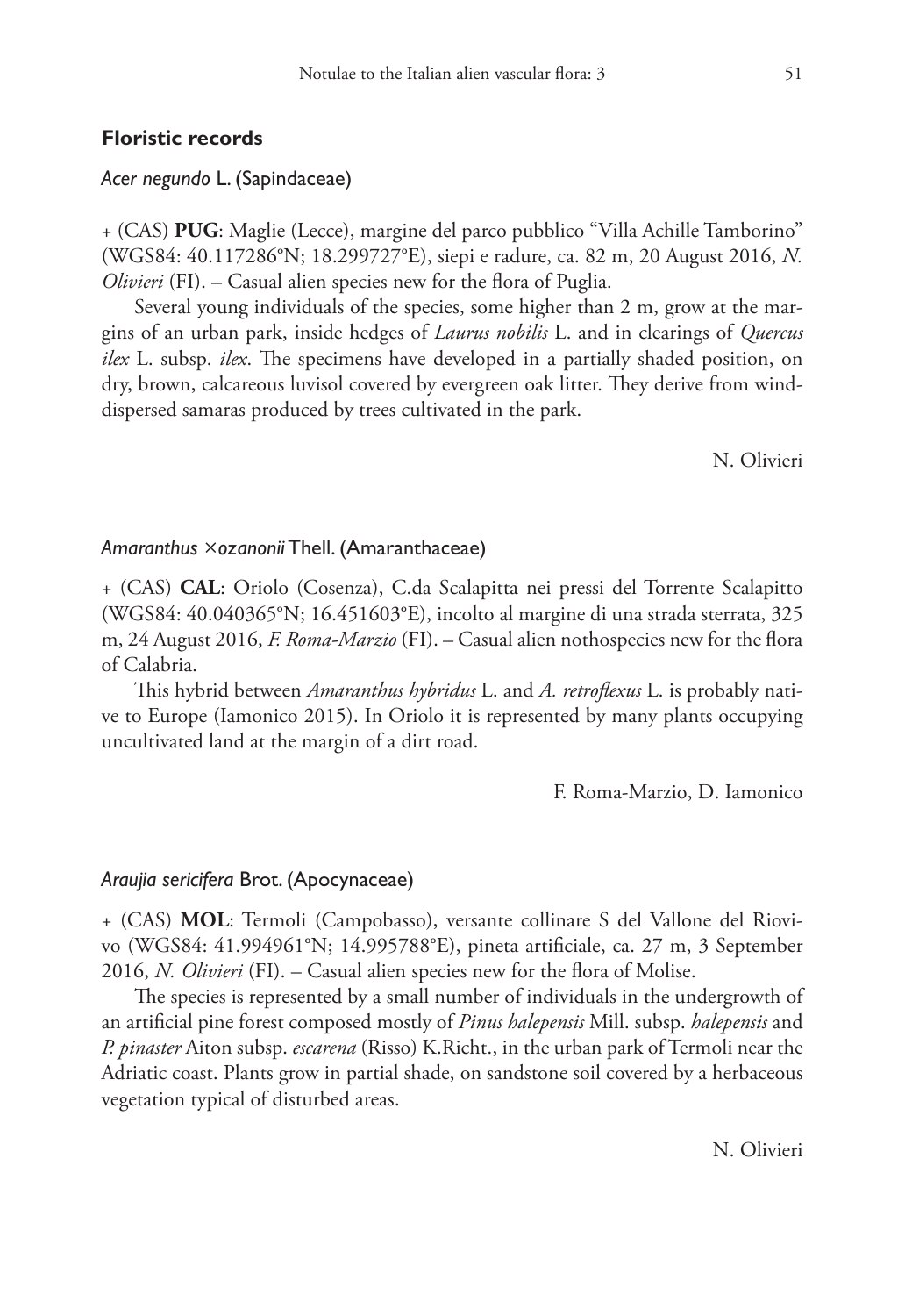# *Aubrieta deltoidea* (L.) DC. (Brassicaceae)

#### = *Aubrieta* ×*cultorum* Bergmans

+ (CAS) **TAA**: Pieve Tesino (Trento), walls of the town centre (WGS84: 46.069459°N; 11.609140°E), stone and cement walls, 850 m, S, 27 June 2016, *G. Mei* (FI, ANC, *Herb. G. Mei*). – Casual alien species new for the flora of Trentino-Alto Adige.

The species is widely cultivated as ornamental and is naturalized in southern and western Europe, widespread in Spain, France, Switzerland, England, Greece and the Balkans. The population of Pieve Tesino is interesting for its abundant fructification, for the presence of individuals of different ages and for the presence of seedlings. These features can be interpreted as the possible start of a future naturalization of the species.

G. Mei

### *Avena atherantha* C.Presl (Poaceae)

+ (NAT) **MAR**: Potenza Picena (Macerata), Autostrada "Adriatica" A14, a S di C.da Terranova (WGS84: 43.384741°N; 13.680887°E), scarpata stradale, con *Sambucus ebulus*, *Arundo donax*, *Urtica dioica*, 8 m, 30 May 2016, *N. Ardenghi*, *P. Cauzzi*, *F. Guzzon* (FI). – Naturalized cryptogenic species confirmed for the flora of Marche.

A large population was detected growing on the motorway embankment; further stands (impossible to sample due to their unsafe location) were observed along Autostrada A14 in the same area. The species was first reported for this region by Ballelli (2002), but the record was not taken into account by Gubellini (2005, 2009).

N.M.G. Ardenghi, P. Cauzzi, F. Guzzon

#### *Avena sativa* L. subsp. *byzantina* (K.Koch) Romero Zarco (Poaceae)

+ (CAS) **BAS**: Matera (Matera), tra Masseria di Pietrapenta e Strada Provinciale Papalione (WGS84: 40.631968°N; 16.545906°E), margine di sterrata, con *Avena barbata* e *Dasypyrum villosum*, 150 m, 9 June 2016, *N. Ardenghi*, *P. Cauzzi* (FI). – Casual alien species new for the flora of Basilicata.

About 100 individuals were observed on the edges of an unsurfaced road.

N.M.G. Ardenghi, P. Cauzzi, F. Guzzon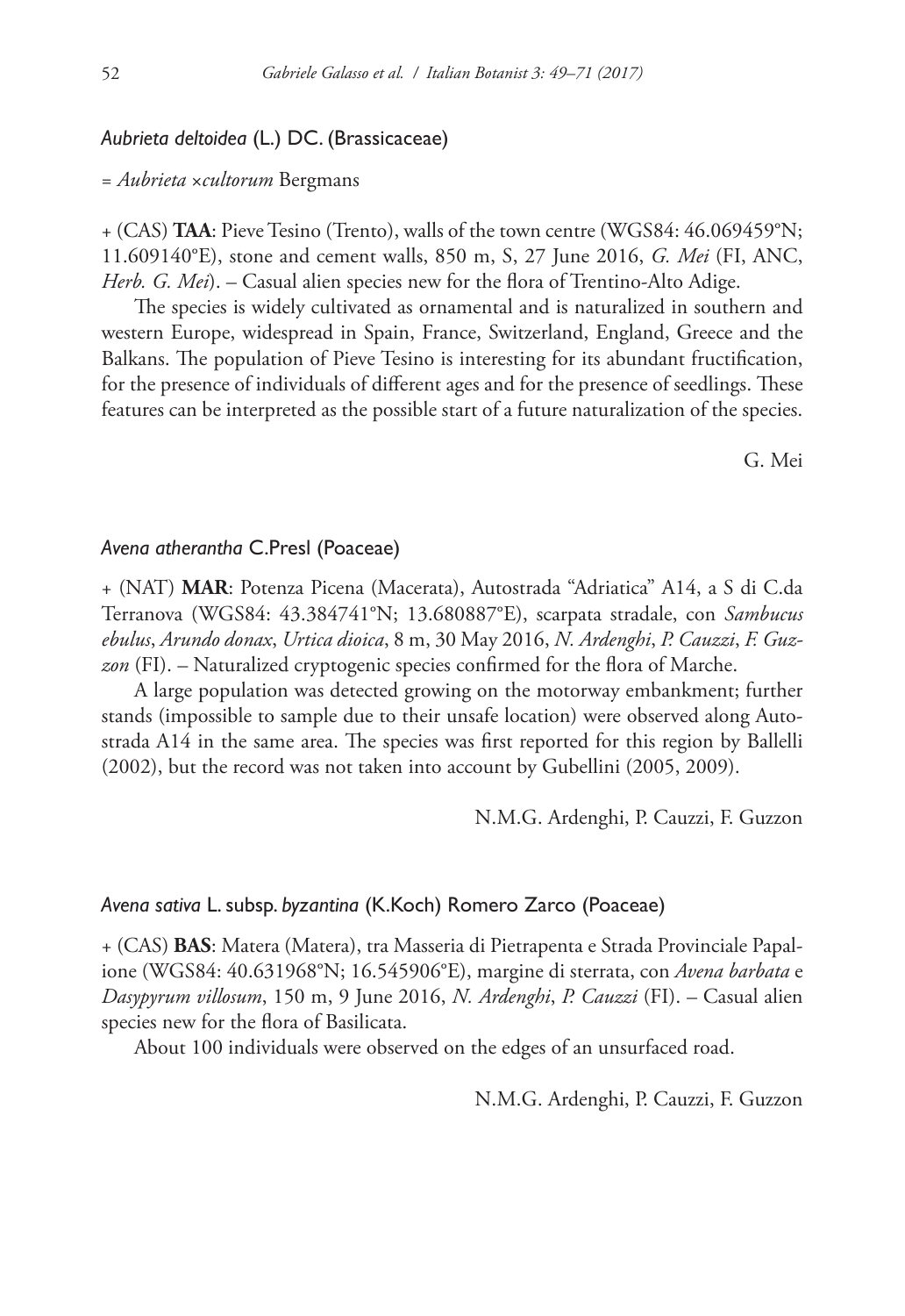# *Bidens aurea* (Aiton) Sherff (Asteraceae)

+ (NAT) **PUG**: San Nicandro Garganico (Foggia), presso San Giuseppe (Km 20 della Strada Provinciale) (WGS84: 41.823250°N; 15.549489°E), cunette stradali, 250 m, 6 December 1987, *F. Pantaleo* (RO–Anzalone–3688); *ibidem*, presso "San Giuseppe" (WGS84: 41.823250°N; 15.549489°E), cunette stradali, 250 m, 23 November 1988, *F. Pantaleo* (RO–Anzalone–3689 sub *Bidens* sp.); *ibidem*, a W del paese, all'inizio della strada per San Marco in Lamis (WGS84: 41.823250°N; 15.549489°E), cunetta stradale, 250 m, 27 October 2016, *R.P. Wagensommer* (FI, *Herb. R.P. Wagensommer*). – Naturalized alien species new for the flora of Puglia.

In Italy, *Bidens aurea* is already known in Veneto, Toscana, Sicilia (Conti et al. 2005, 2007), Calabria (Bernardo et al. 2009), Lazio (Ceschin et al. 2010), Campania (Rosati et al. 2012), and Sardegna (Podda et al. 2012). During the digitization of the *B. Anzalone herbarium* in RO (Iberite et al. 2010), we found sheets collected almost 30 years ago in Puglia, on the Gargano Promontory, near San Nicandro Garganico. A field trip allowed us to confirm that the species is still present in the same locality, covering a small area of about 5  $m^2$ , with no evidence of invasiveness.

G. Nicolella, M. Latini, R.P. Wagensommer, M. Iberite

# *Calycanthus floridus* L. (Calycanthaceae)

+ (CAS) **ITALIA** (**TOS**): Seravezza (Lucca), valle del Torrente Serra, lungo la strada per Azzano, poco dopo la loc. Desiata (WGS84: 44.025840°N; 10.221460°E), casuale lungo la scarpata stradale, 216 m, 8 June 2016, *G. Ferretti*, *M. Gennai*, det. *G. Ferretti* (FI). – Casual alien species new for the flora of Italy (Toscana).

*Calycanthus floridus* is native to North America and cultivated in Italy as ornamental. A spontaneous population on an area of approximately 50  $m<sup>2</sup>$  was found on the way to Azzano on the Apuan Alps, on a slope at the road edge. The population is probably originated from a plant once cultivated nearby. The specimens were identified according to Johnson (1997).

G. Ferretti, M. Gennai

#### *Celtis occidentalis* L. (Cannabaceae)

+ (CAS) **ABR**: Teramo (Teramo), loc. Coste di Sant'Agostino, lungo Via A. De Gasperi (WGS84: 42.663697°N; 13.703552°E), margine stradale, ca. 270 m, SW, 27 August 2016, *N. Olivieri* (FI). – Casual alien species new for the flora of Abruzzo.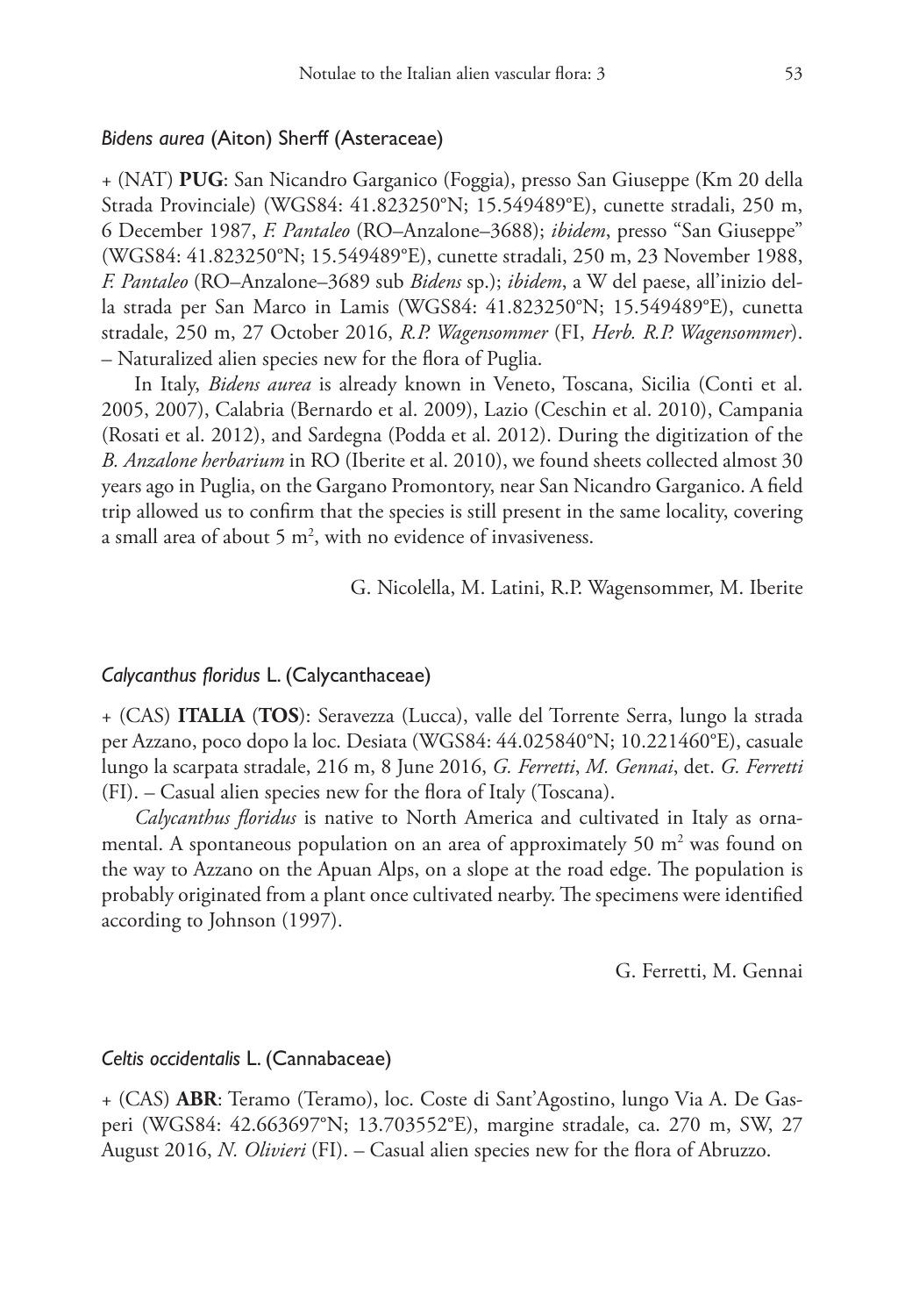A young individual, about 2 m high, grows at the road edge, along the northern side of the Vezzola River valley covered by disturbed shrub vegetation. The location is outside the urban area and is characterized by pelitic-arenaceous sedimentary substrate. The vegetation consists of *Robinia pseudoacacia* L., *Rubus ulmifolius* Schott, *Ailanthus altissima* (Mill.) Swingle, *Hedera helix* L. *Ulmus minor* Mill., *Artemisia verlotiorum* Lamotte and *Inula conyzae* (Griess.) DC. There are no trees of *C. occidentalis* nearby, so the plant could be derived from a seed dispersed by endozoochory, since its fleshy drupes are eaten by birds. Until now the species has been reported in Italy from Piemonte, Lombardia, Veneto, Trentino-Alto Adige (Celesti-Grapow et al. 2009), and Emilia-Romagna (Bracchi and Romani 2010).

N. Olivieri

#### *Elaeagnus ×ebbingei* Door. (Elaeagnaceae)

+ (CAS) **ITALIA** (**ABR**): Pescara (Pescara), "Pineta Dannunziana" (WGS84: 42.455813°N; 14.234277°E), radure, ca. 2 m, 11 August 2016, *N. Olivieri* (FI). – Casual alien nothospecies new for the flora of Italy (Abruzzo).

*Elaeagnus* ×*ebbingei* (*E. macrophylla* Thunb. × *E. pungens* Thunb.) is a hybrid used as an ornamental plant, especially in coastal areas. Some individuals grow on dry sandy substrates in peripheral clearings of the "Pineta Dannunziana", near the Adriatic Sea not far from private and public gardens where the plant might be cultivated. They are partially shaded by foliage of *Pinus halepensis* Mill. subsp. *halepensis*. The presence of *E.* ×*ebbingei* in Italy has also been reported in Emilia-Romagna, but only as cultivated hybrid in pinewoods and dunes of the Parco Delta del Po (Lazzari et al. 2010, 2012). The species was identified according to Barnes and Whiteley (2011).

N. Olivieri

#### *Eragrostis curvula* (Schrad.) Nees (Poaceae)

– **LOM**. – Alien species to be excluded from the flora of Lombardia.

The only record of *Eragrostis curvula* for Lombardia (Mauri et al. 2012), based on a herbarium specimen stored at MSNM (duplicate in FI), is actually a misidentification with *E. pectinacea* (Michx.).

F. Verloove, G. Galasso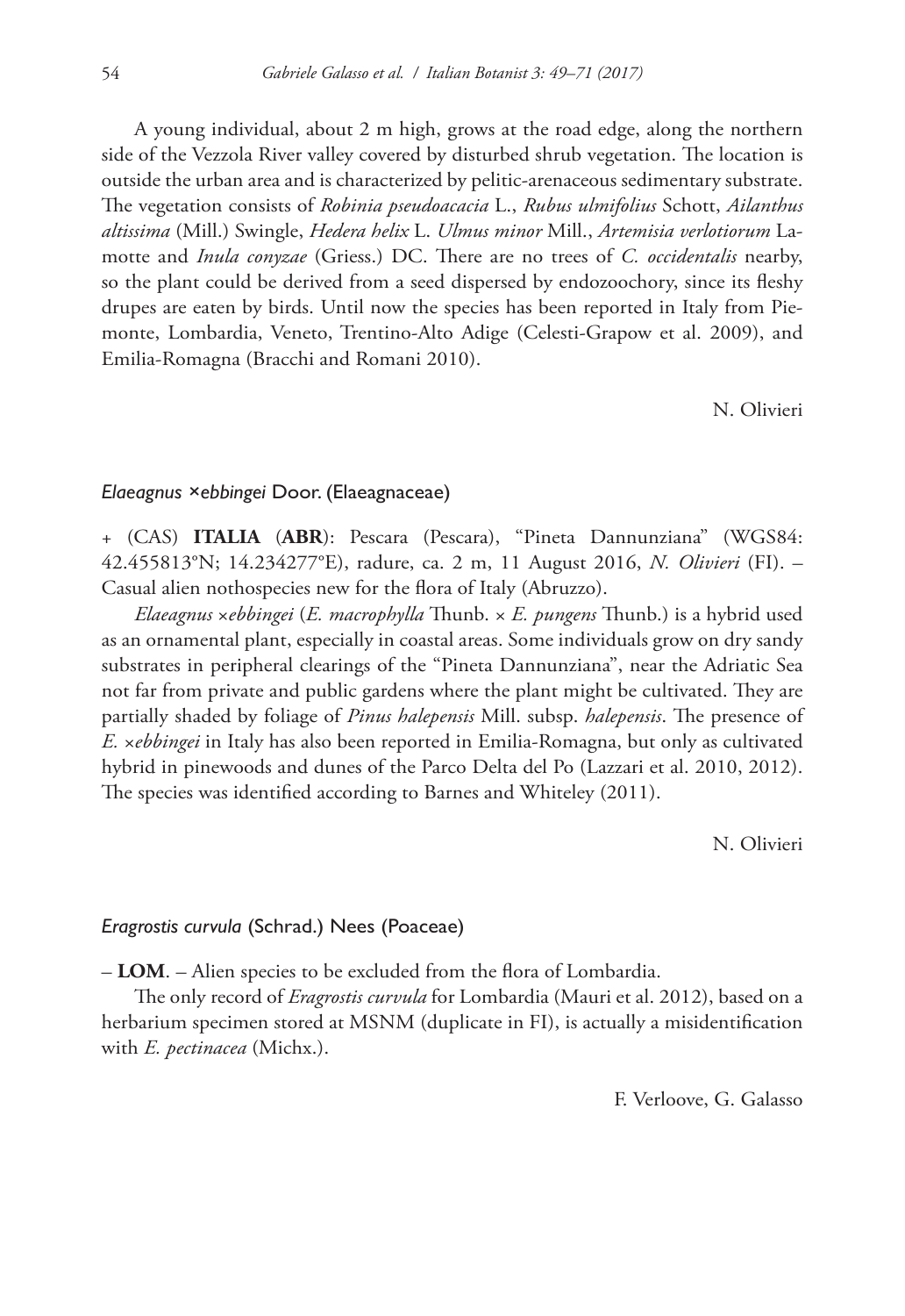# *Eragrostis mexicana* (Hornem.) Link subsp. *virescens* (J.Presl) S.D.Koch & Sánchez Vega (Poaceae)

+ (CAS) **PUG**: Casamassima (Bari) (WGS84: 40.951816°N; 16.888951°E), campo di olivi e altri fruttiferi, periodicamente arato, 230 m, 27 September 2016, *F.S. D'Amico*, *M. Terzi* (FI, BI). – Casual alien species new for the flora of Puglia.

*Eragrostis mexicana* subsp. *virescens* is an alien plant from South America (Argentina and Chile) whose European distribution area ranges from Portugal to Poland, and from Great Britain to Italy (Martini and Scholz 1998, Valdés and Scholz 2009). In Italy, it was recorded in northern regions and Calabria (Martini and Scholz 1998, Celesti-Grapow et al. 2009, Galasso et al. 2016a). A few individuals were found in an olive grove in a typical weed vegetation, thus confirming the occurrence of this taxon in southern Italy, where it has probably been confused with *E. pilosa* (L.) P.Beauv. subsp. *pilosa*, from which it can be distinguished for the lower isolated branch of the inflorescence (*versus* verticillate) and a pit on the ventral face of seeds (Martini and Scholz 1998).

F.S. D'Amico, M. Terzi

#### *Euonymus japonicus* Thunb. (Celastraceae)

+ (CAS) **PUG**: Otranto (Lecce), ruderi di un edificio situato in Via M. Corti (WGS84: 40.152152°N; 18.473799°E), ruderi, ca. 7 m, 21 August 2016, *N. Olivieri* (FI). – Casual alien species new for the flora of Puglia.

An individual of the species, reaching 3 m in height, was found growing among limestone blocks within the ruins of a building collapsed some time ago. The plant grows in a rather shady position, protected from the wind, set against an inner wall of the building. The substrate is limestone rock debris and calcarenite, on which a layer of soil has developed. The site is characterized by a humid microclimate, a few meters away from the Adriatic Sea.

N. Olivieri

### *Fallopia baldschuanica* (Regel) Holub (Polygonaceae)

+ (NAT) **BAS**: Matera (Matera), Tre Ponti, Strada Statale 7 "Appia", all'altezza dell'ex "Bar Ristorante delle Murge" (WGS84: 40.679654°N; 16.625529°E), scarpata stradale, con *Elymus* cfr. *repens*, 351 m, N, 8 June 2016, *N. Ardenghi, P. Cauzzi*, *F. Guzzon* (FI). – Naturalized alien species new for the flora of Basilicata.

Dense mats of this species have been observed also in Matera, about 350 m west from the locality of the reported herbarium specimen, along Strada Statale 7 (WGS84: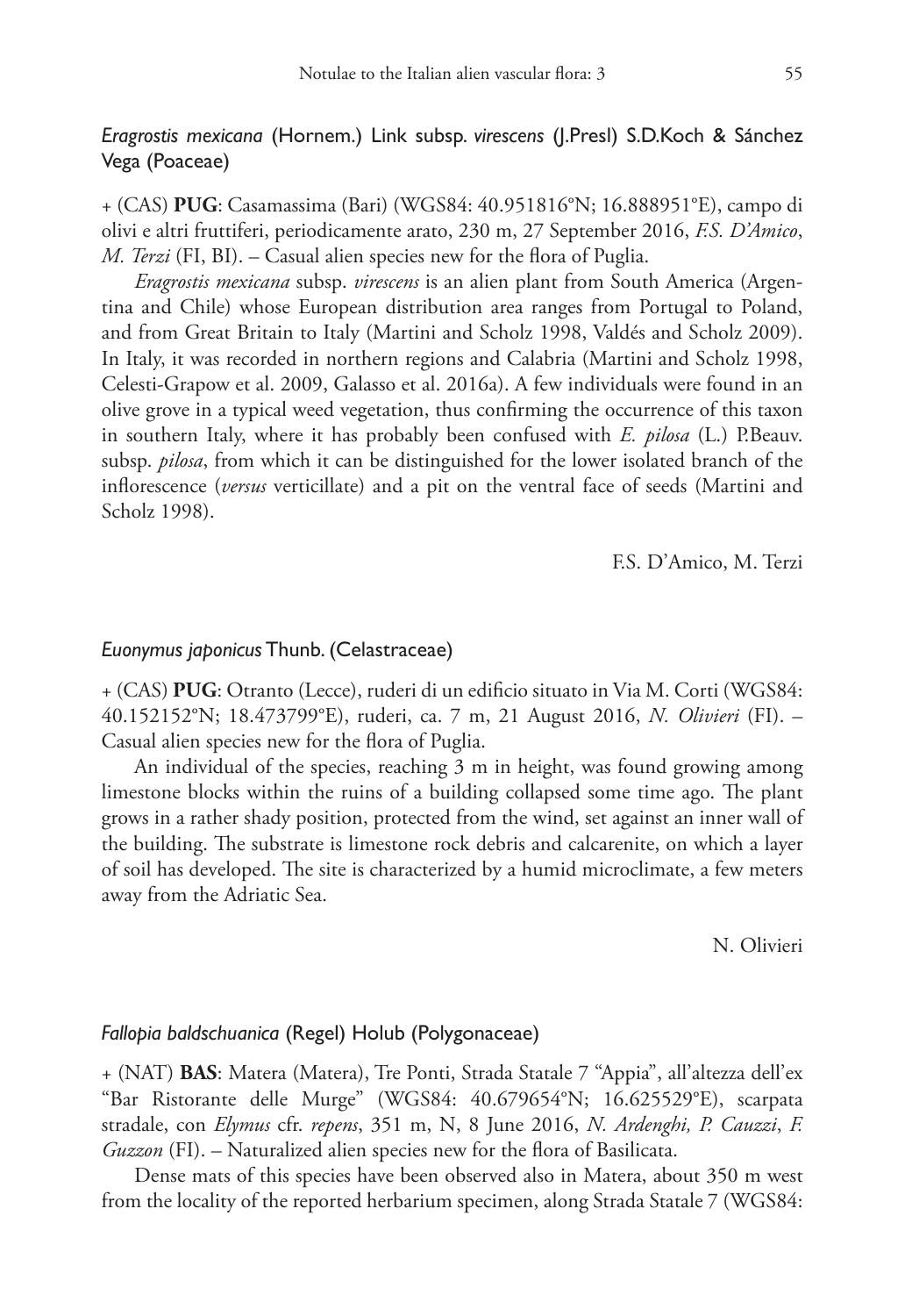40.679810°N; 16.621462°E), and in Via V. Cappelluti, growing on an old wall (WGS84: 40.663492°N; 16.599205°E).

N.M.G. Ardenghi, P. Cauzzi, F. Guzzon

#### *Ficus microcarpa* L.f. (Moraceae)

+ (CAS) **PUG**: Brindisi (Brindisi), Via Duca degli Abruzzi, giardini pubblici presso il monumento al Marinaio d'Italia (WGS84: 40.645208°N; 17.946816°E), epifita su *Phoenix canariensis*, ca. 10 m, 22 August 2016, *N. Olivieri* (FI). – Casual alien species new for the flora of Puglia.

*Ficus microcarpa* is a halophytic species native to India, Sri Lanka, Nepal, China, Taiwan, Japan, Ryukyu Islands, Indochinese Peninsula, Indo-Malay Archipelago, Philippines, north-eastern Australia, New Caledonia, Solomon Islands, and part of Micronesia, widespread for ornamental purposes in Central and South America, Florida, southern California, Puerto Rico, Hawaiian Islands, Bermuda, New Zealand, and some Mediterranean countries. In many of these countries it is naturalized as lithophyte and hemi-epiphyte, often as invasive. In the Mediterranean region, it is considered invasive in Israel (Dufour-Dror 2013). In Brindisi, some young individuals have developed on the top of the trunk of a medium sized *Phoenix canariensis* H.Wildpret, between the rachis residues of cut leaves. They originated from seeds produced by a tree growing in a neighbouring garden. The syconia of this species are eaten by birds and the plant spreads by zoochory. In Italy, *F. microcarpa* has, until now, been reported in Sicilia (Schicchi 1999, Domina and Mazzola 2002) and Sardegna (Lazzeri et al. 2015) as naturalized and casual alien species, respectively.

N. Olivieri

# *Hedera algeriensis* Hibberd (Araliaceae)

+ (CAS) **MAR**: Grottammare (Ascoli Piceno), Via Beata L. Sernardi (WGS84: 42.996095°N; 13.866046°E), crepa nell'asfalto tra muro e strada, 91 m, 30 May 2016, *N. Ardenghi, P. Cauzzi*, *F. Guzzon* (FI). – Casual alien species new for the flora of Marche.

N.M.G. Ardenghi, P. Cauzzi, F. Guzzon

### *Hedera canariensis* Willd. (Araliaceae)

+ (CAS) **PUG**: Bisceglie (Barletta-Andria-Trani), loc. Matinella, SP85 (WGS84: 41.186373°N; 16.472764°E), incolto con *Lolium perenne* e *Vitis* ×*koberi*, 120 m,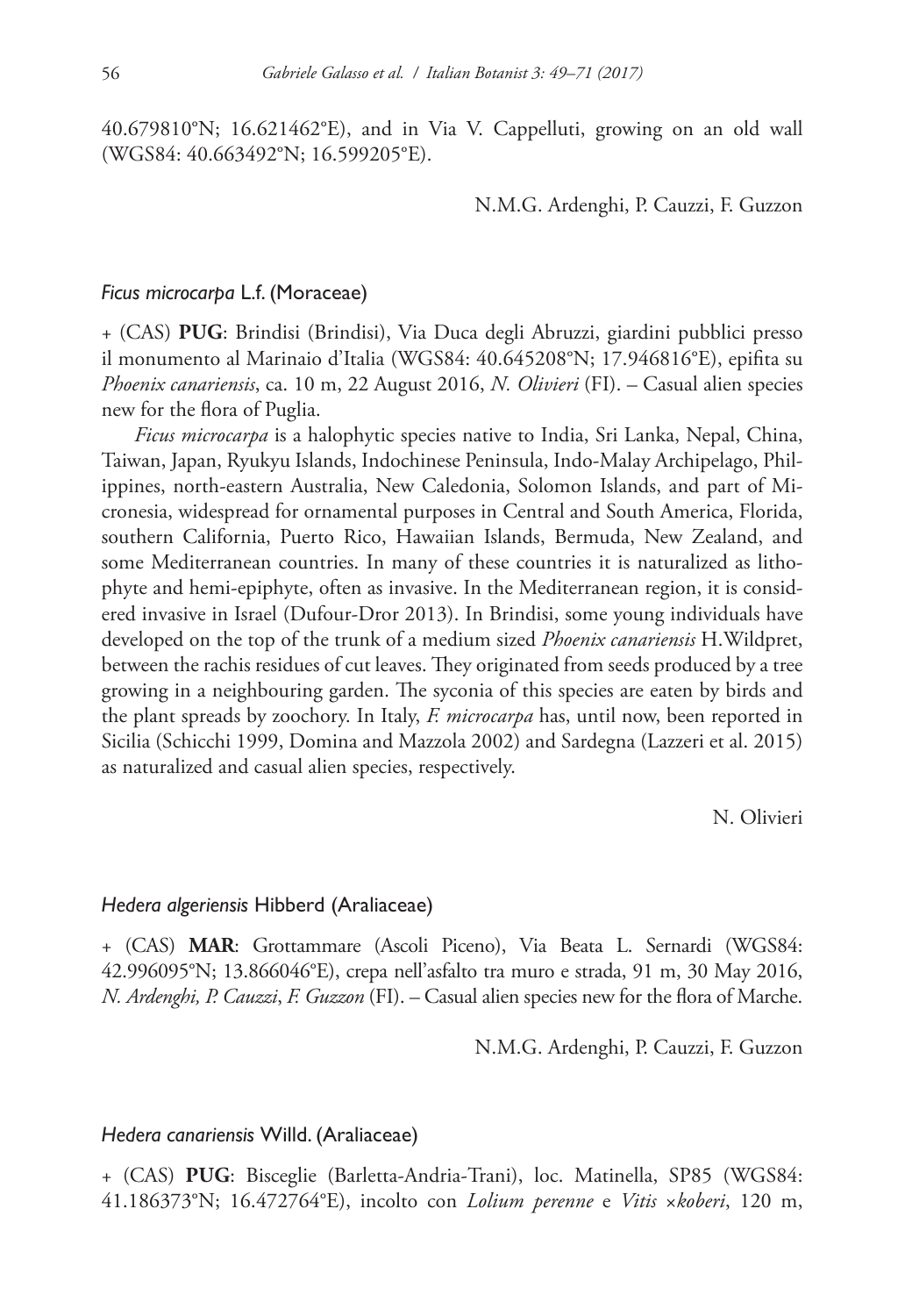2 June 2016, *N. Ardenghi, P. Cauzzi, F. Guzzon* (FI). – Casual alien species new for the flora of Puglia.

N.M.G. Ardenghi, P. Cauzzi, F. Guzzon

#### *Lantana camara* L. subsp. *aculeata* (L.) R.W.Sanders (Verbenaceae)

+ (NAT) **SIC**: Palermo (Palermo), Inserra (WGS84: 38.151857°N; 13.305263°E), pascolo, ca. 150 m, 9 November 2001, *P. Mazzola*, *G. Domina* (PAL); Vittoria (Ragusa), Scoglitti, incolti a E di Via Cocalo (WGS84: 36.889971°N; 14.436246°E), incolto con *Mirabilis jalapa*, *Saccharum biflorum* e *Solanum linnaeanum*, 31 m, no exp., 10 June 2014, *E. Banfi* (FI, MSNM); Santa Flavia (Palermo), Capo Zafferano, sulle pareti delle rupi sopra la strada (Stradella Vicinale Torre Zafferano) che porta al faro (WGS84: 38.110155°N; 13.538511°E), rupi, ca. 30 m, NE, 16 June 2016, *G. Domina* (PAL). – Naturalized alien subspecies new for the flora of Sicilia.

This taxon has already been reported in Abruzzo (Galasso et al. 2016a) and Molise (Galasso et al. 2016b). The previous report for Sicilia by Domina and Mazzola (2002) of *Lantana camara* has to be referred to this subspecies. According to Sanders (2012), it is easily distinguished due to the stout, recurved, often abundant prickles that cover stems. The plant appears as a robust shrub sometimes up to 3 m in height; corollas, basically yellow, aging red-orange, are typically infused with purple, sometimes pink at opening, aging to deep reddish-purple. Cultivated worldwide in the tropics and subtropics (horticultural origin) and largely escaped, especially in Africa and Australia (Sanders 2012); within the genus *Lantana*, this taxon seems to show a great autonomy in temperate climates.

E. Banfi, G. Galasso, G. Domina

# *Lantana depressa* Small (Verbenaceae)

+ (CAS) **ITALIA** (**SIC**): Vittoria (Ragusa), Scoglitti, prolungamento sterrato di Via Pescara verso la spiaggia (WGS84: 36.892863°N; 14.427918°E), residui di duna, 9 m, no exp., 10 June 2014, *E. Banfi* (FI, MSNM). – Casual alien species new for the flora of Italy (Sicilia).

According to Sanders (2012), the collected plants have to be attributed to the type variety of the species (var. *depressa*) because of its low-mounded shape, the height not reaching 1 m, the lack of a main stem, stems numerous, condensed, prominent, prostrate or decumbent and leaf blade not longer than 3 cm, strigilloso-strigose on the adaxial surface. It comes from peninsular Florida (Miami Ridge), where it typically grows in limestone pinelands; extensively cultivated and escaped in tropics and subtropics worldwide (Sanders 2012).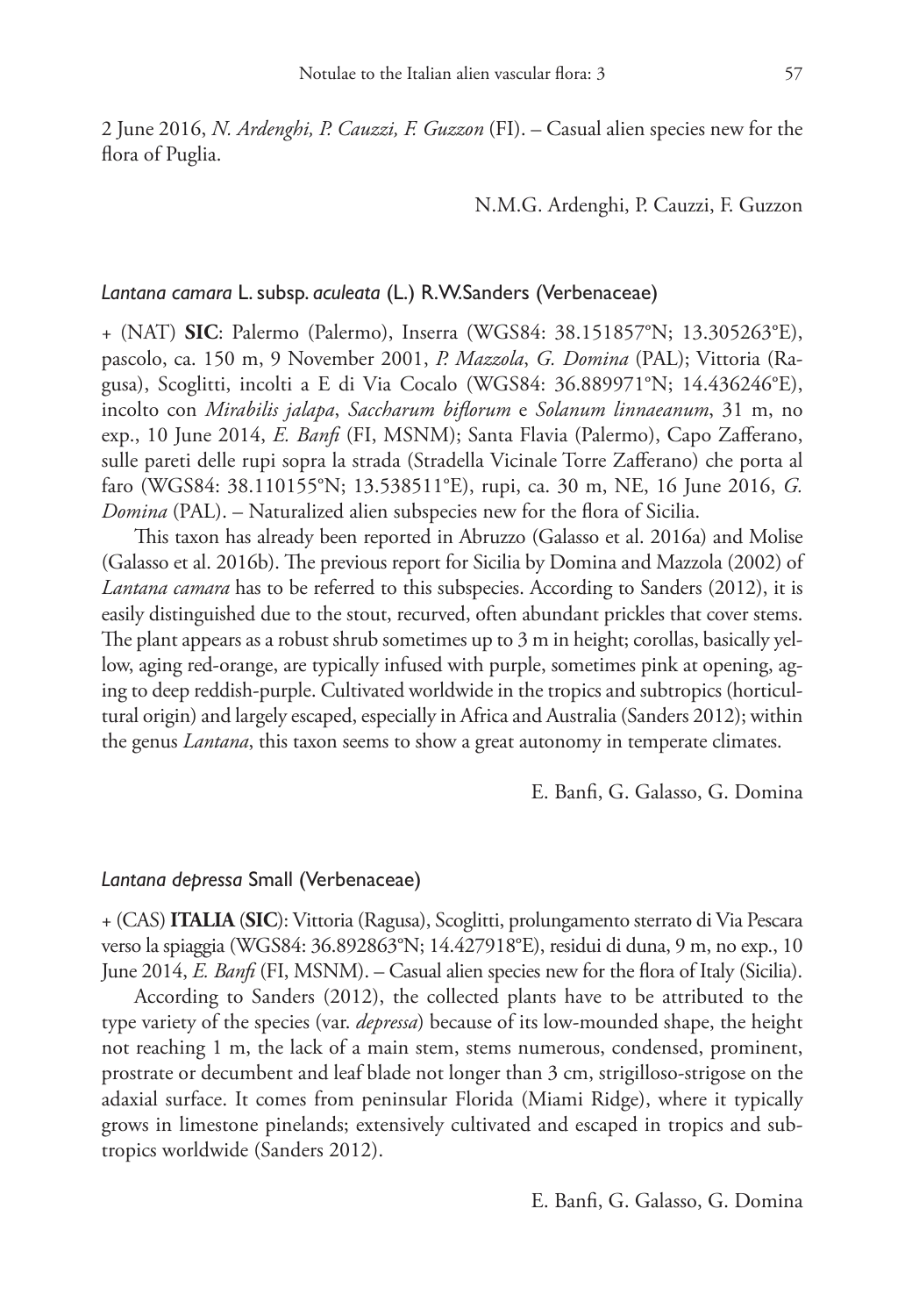### *Ligustrum sinense* Lour. (Oleaceae)

+ (CAS) **MOL**: Termoli (Campobasso), versante settentrionale del Vallone del Riovivo (WGS84: 41.996544°N; 14.994824°E), su lettiera di leccio, ca. 25 m, 3 September 2016, *N. Olivieri* (FI). – Casual alien species new for the flora of Molise.

Some young individuals grow on sandy soil, rich in litter, in the urban park of Termoli, under some *Quercus ilex* L. subsp. *ilex* trees and together with young plants of *Rhamnus alaternus* L. subsp. *alaternus* and *Q. ilex*. They have originated from seeds produced by some plants cultivated in the park.

N. Olivieri

# *Ludwigia peploides* (Kunth) P.H.Raven subsp. *montevidensis* (Spreng.) P.H.Raven (Onagraceae)

+ (INV) **TOS**: Carmignano (Prato), fraz. Comeana, sponda del Torrente Ombrone Pistoiese (WGS84: 43.790174°N; 11.058680°E), sponda, popolazione di alcuni metri quadrati, distribuita sia in destra che in sinistra idrografica, 32 m, 26 August 2016, *J. Vannini*, *D. Dinelli*, det. *J. Vannini*, *D. Dinelli*, *V. Bigagli* (FI). – Invasive alien subspecies new for the flora of Toscana.

*Ludwigia peploides* subsp. *montevidensis* is an aquatic subspecies of South American origin, established in many European countries. It was introduced in Italy in the  $20<sup>th</sup>$ century as ornamental plant for aquaria (Banfi and Galasso 2010). It quickly spread in many regions of northern Italy, as well as in Lazio (Azzella and Iberite 2010). It is a harmful invasive plant due to its rapid vegetative growth and high spread potential. The plant is subject to control and eradication projects in many European and South American countries. It was recently included in the list of Invasive Alien Species of Union Concern (Commission Implementing Regulation EU 2016/1141). The plant was identified according to Galasso (2007) and it was also observed in other locations along the Torrente Ombrone (il Castellare –Pistoia municipality, Pistoia–, Caserana and Ferruccia –Quarrata municipality, Pistoia–) and along the Arno River (Camaioni –Montelupo Fiorentino municipality, Firenze–). During the summer of 2016, rapid expansion of the taxon and a considerable increase of its coverage was observed.

J. Vannini, D. Dinelli, V. Bigagli, G. Ferretti

#### *Morus indica* L. (Moraceae)

+ (CAS) **ABR**: Francavilla al Mare (Chieti), recinzione in cemento posta tra un parcheggio e la linea ferroviaria, presso Via C. de Titta (WGS84: 42.421338°N; 14.287327°E), bordo di recinzione, ca. 3 m, 28 October 2016, *N. Olivieri* (FI). – Casual alien species new for the flora of Abruzzo.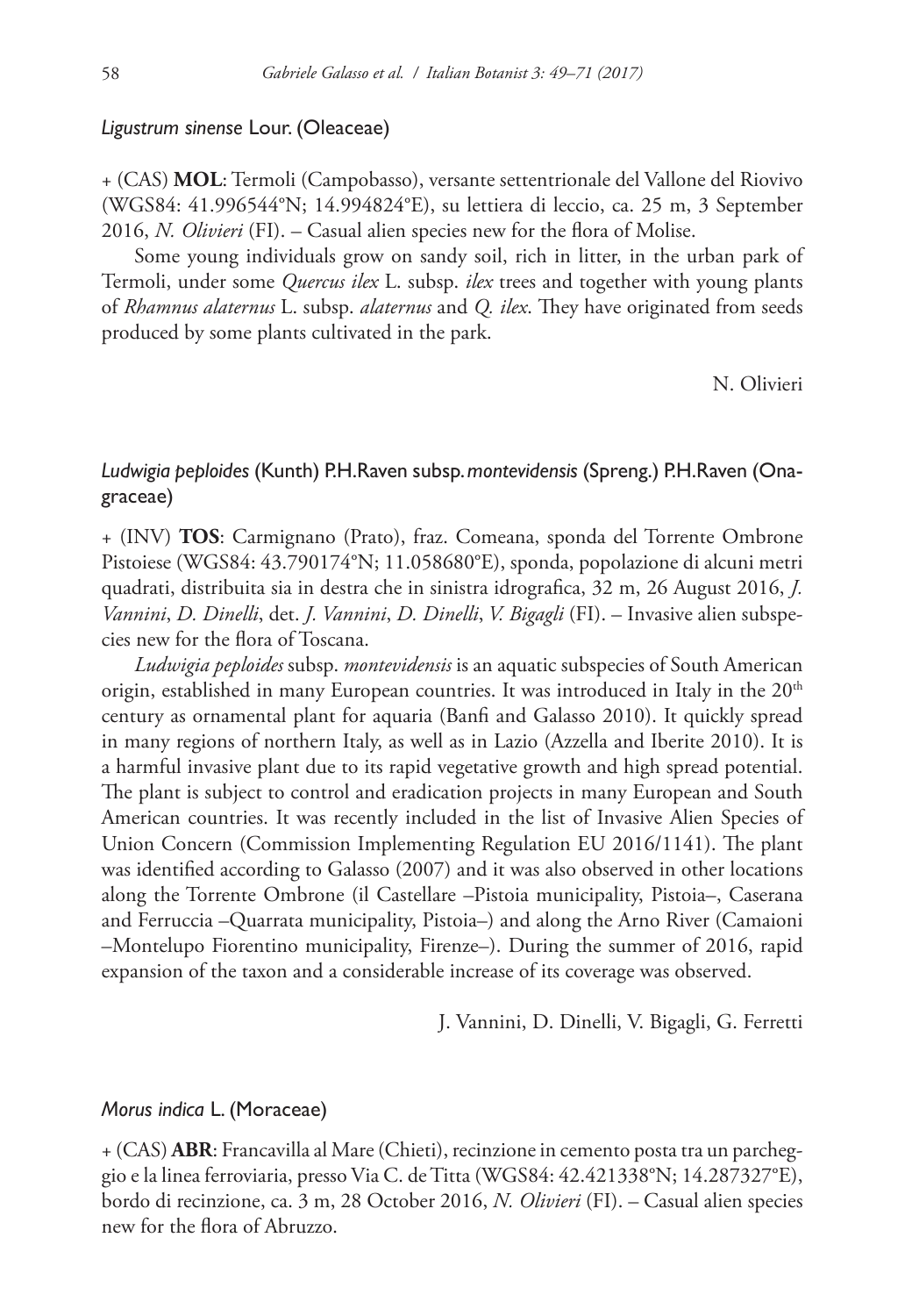A young specimen, about 2 m tall, grows within the town, on sandy soil near the Adriatic coast. The species is present with some adult trees grown as ornamental in neighboring private gardens. *Morus indica* is an East Asian species, originally distributed in China, Japan, Korea, Bhutan, India, Myanmar and Nepal (Zhou and Gilbert 2003), which has recently spread in Mediterranean countries as ornamental and shadetree species, especially in coastal areas, for its resistance to salty winds. In Italy, *M. indica* had been found, so far, only in Lazio (Galasso et al. 2016b).

N. Olivieri

+ (CAS) **PUG**: Gallipoli (Lecce), lungo Via Messina, in un'area parzialmente ombreggiata (WGS84: 40.060313°N; 17.998421°E), bordo di marciapiede, ca. 27 m, 19 August 2016, *N. Olivieri* (FI). – Casual alien species new for the flora of Puglia.

A young individual was found growing along the sidewalk in an area, partially shaded by the foliage of *Grevillea robusta* A.Cunn. ex R.Br., near a public garden where there is an arboreal individual of the species. The place is located in a suburban area, not far from the Ionian Sea.

N. Olivieri

### *Oenothera laciniata* Hill. (Onagraceae)

+ (CAS) **LOM**: Vigevano (Pavia), Bosco Ronchi (WGS84: 45.285492°N; 8.937638°E), in a dry grassland, 75 m, 7 June 2016, *G. Gheza*, det. *S. Assini* (FI). – Casual alien species new for the flora of Lombardia.

*Oenothera laciniata*, which is native to North America, is known in Italy for Piemonte (Bouvet et al. 2005), Toscana (Foggi et al. 2005, Pierini and Peruzzi 2014) and Campania (Ricciardi et al. 1988). In the locality reported here, the species was recorded in a dry grassland of the *Thero-Airion* Tx. ex Oberd. 1957 in the valley of the Ticino River.

G. Gheza, S. Assini

#### *Opuntia polyacantha* Haw. (Cactaceae)

+ (CAS) **ITALIA** (**TAA**): Merano (Bolzano), Passeggiata Tappeiner (WGS84: 46.682944 N; 11.154278°E), prateria arida (*Festucetalia valesiacae*) su gneiss, 390 m, 2 January 2016, *T. Wilhalm* (BOZ); *ibidem*, 30 June 2016, *T. Wilhalm*, *A. Guiggi*, *M. Fink* (FI, BOZ, HMGBH). – Casual alien species new for the flora of Italy (Trentino-Alto Adige).

Thise species, of North American origin, is characterized by a prostrate habit and brown-yellowish fruit, dry when ripe (Benson 1982). Rarely cultivated, it has a re-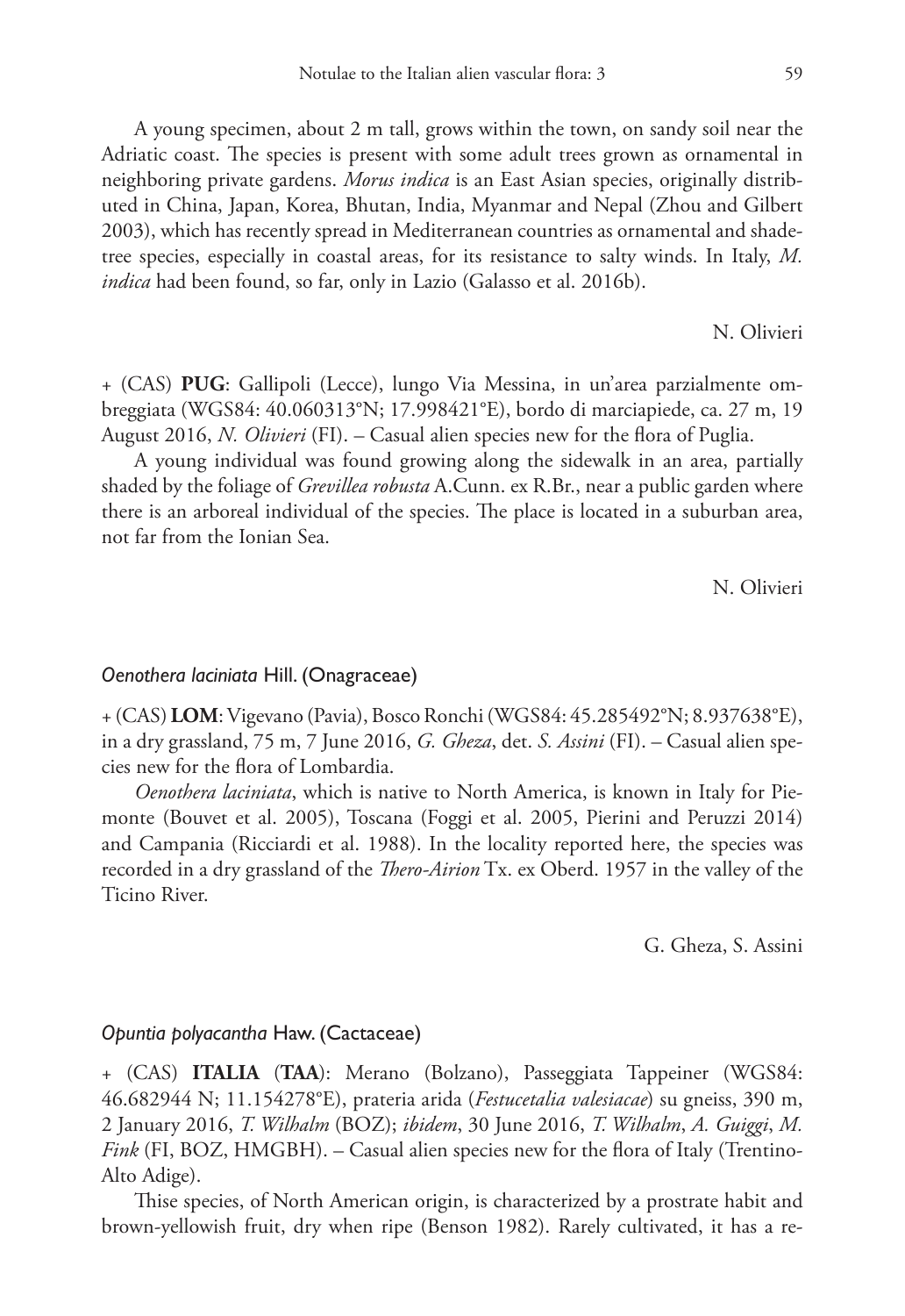markable hardiness for low temperatures and showy blooms. The group of individuals observed in an area of ca.  $1-2$  m<sup>2</sup>, excluding the ornithochory for the characteristics of the fruit, is probably of anthropic origin due to the ornamental value of the species. The plant produces flowers and fruits in this habitat.

A. Guiggi, T. Wilhalm

# *Oxalis latifolia* Kunth (Oxalidaceae)

+ (CAS) **PUG**: Foggia (Foggia), Villa Comunale – Parco Karol Wojtyla (WGS84: 41.462011°N; 15.560057°E), vegetazione erbacea al di sotto di esemplari di *Pinus halepensis* ed *Eucalyptus camaldulensis*, ca. 64 m, 18 August 2016, *N. Olivieri* (FI). – Casual alien species new for the flora of Puglia.

The species occurs in several areas of the park, mostly partially shaded by trees and in flowerbeds. Specimens have settled in groups on calcareous, alluvial, vertisol, in a dry area of herbaceous vegetation subjected to partial desiccation in the summer.

N. Olivieri

# *Parkinsonia aculeata* L. (Fabaceae)

+ (CAS) **LIG**: Genova (Genova), Quinto al Mare, Via A. Gianelli (44.383852°N; 9.022160°E), fra la strada asfaltata e il marciapiede, 16 m, 22 September 2016, *S. Peccenini* (FI). – Casual alien species new for the flora of Liguria.

*Parkinsonia aculeata*, native to the northern and central American deserts, is reported in Italy as naturalized in Sicilia and Puglia, casual in Lazio, Calabria and Sardegna (Celesti-Grapow et al. 2009, Celesti-Grapow et al. 2013, Buono et al. 2017).

S. Peccenini

#### *Paspalum dilatatum* Poir. (Poaceae)

+ (NAT) **PIE**: Ronco Biellese (Biella), fraz. San Carlo-Caucino, lungo i margini di Via Camillo Benso Conte di Cavour e nei prati immediatamente a ridosso della strada (WGS84: 45.5835°N; 8.0852°E), margine stradale e prati, 540 m, 25 August 2015, *G. Peraldo*, *E. Bonivento*, conf. *M. Lonati*, *A. Selvaggi*, *F. Verloove* (FI). – Naturalized alien species new for the flora of Piemonte.

The genus *Paspalum* L. includes nearly 350 species distributed in tropical and subtropical regions, among which ten species are naturalized in Europe (Banfi and Galasso 2015, Verloove et al. 2016, Galasso et al. 2016a). In Italy, *P. dilatatum* was first ob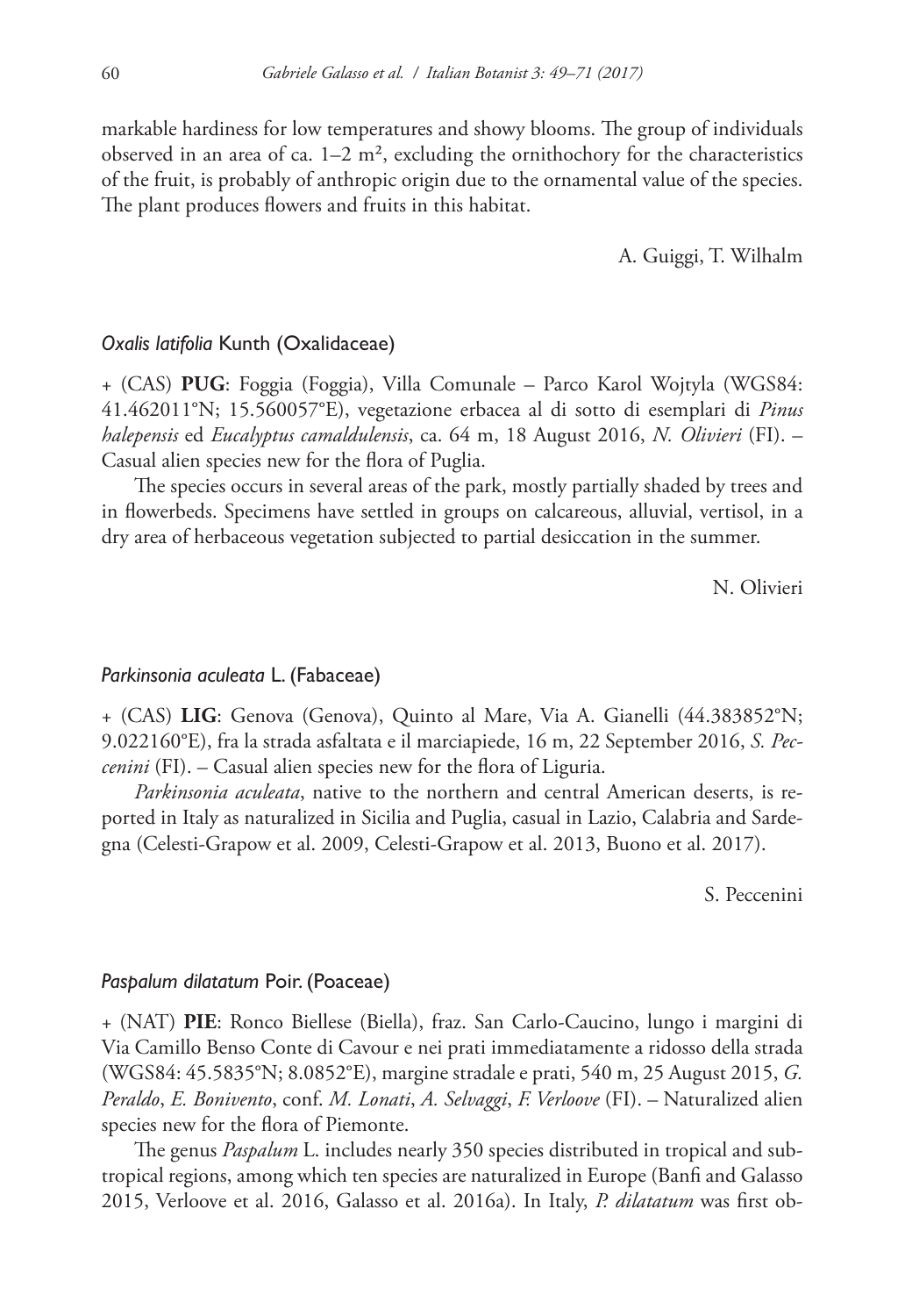served in Liguria, where it probably started spreading after 1909 from the neighbouring Nice in France (Ariello 1952). Until recently, the species was known from most of the Italian administrative regions (Conti et al. 2005), but not yet from Piemonte. The vector of introduction in the San Carlo-Caucino locality is not clear. However, the species was probably introduced as a weed seed contained in chicken feed, as confirmed by the first plants being observed within a small family-run henhouse (year 2014). The species has been slowly spreading and now it occupies a scattered area close to the road, ranging between 520 to 550 m a.s.l.

G. Peraldo, E. Bonivento, M. Lonati, F. Verloove, A. Selvaggi

# *Paulownia tomentosa* (Thunb.) Steud. (Paulowniaceae)

+ (CAS) **PUG**: Gallipoli (Lecce), bordo di giardino pubblico presso Via Pavia (WGS84: 40.059127°N; 17.997769°E), margine, ca. 27 m, 19 August 2016, *N. Olivieri* (FI). – Casual alien species new for the flora of Puglia.

The species is present with few, young individuals, some higher than 2 m, growing on the edge of a public garden in a dry and fairly sunny area, on residual red soil of calcareous origin. The specimens probably originated from seeds produced by a tree cultivated in the neighboring garden.

N. Olivieri

# *Platycladus orientalis* (L.) Franco (Cupressaceae)

+ (CAS) **PUG**: Castrignano del Capo (Lecce), loc. Santa Maria di Leuca, parete rocciosa lungo la Strada Provinciale 358 "Delle Terme Salentine" nei pressi dello svincolo per Via Foresta Forte (WGS84: 39.798055°N; 18.368838°E), parete rocciosa, ca. 60 m, S, 21 August 2016, *N. Olivieri* (FI). – Casual alien species new for the flora of Puglia.

Some young individuals of the species have developed towards the top of the subvertical limestone rockface along the trench roadway, with *Thymbra capitata* (L.) Cav., *Dittrichia viscosa* (L.) Greuter subsp. *viscosa* and young individuals of *Pistacia lentiscus* L. They originated from seeds produced by some plants cultivated for ornamental purposes at the edges of a neighbouring private garden.

N. Olivieri

#### *Pleuropterus multiflorus* (Thunb.) Nakai (Polygonaceae)

≡ *Fallopia multiflora* (Thunb.) Haraldson ≡ *Reynoutria multiflora* (Thunb.) Moldenke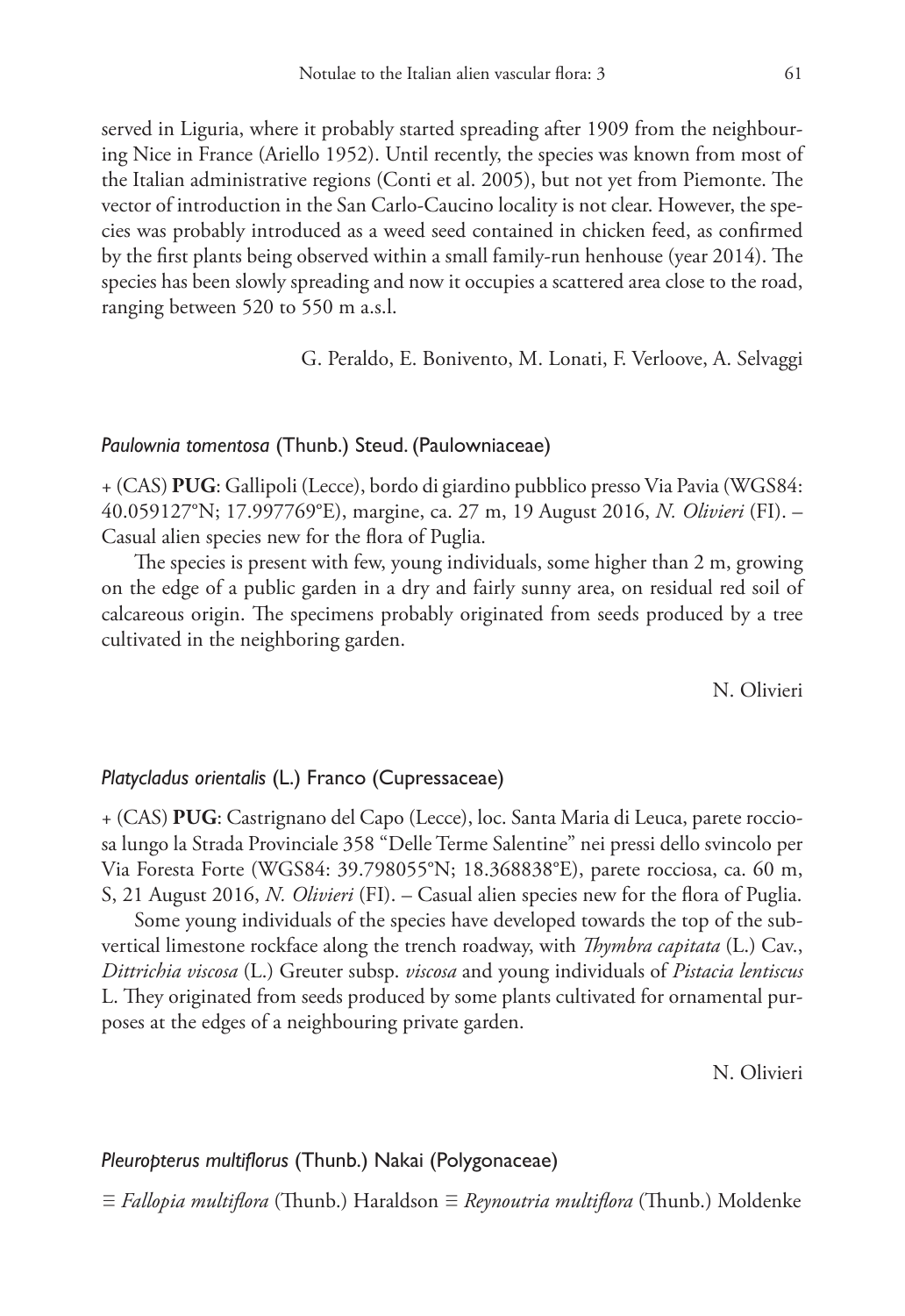+ (CAS) **ABR**: Teramo (Teramo), lungo l'alveo del Torrente Vezzola (WGS84: 42.664161°N; 13.699792°E), vegetazione ripariale, ca. 240 m, 16 October 2016, *N. Olivieri* (FI). – Casual alien species new for the flora of Abruzzo.

Some individuals of the species grow along a path near the Vezzola Stream riverbed. They climb up to 3 m on *Robinia pseudoacacia* L. and *Prunus cerasifera* Ehrh. Below they are intertwined with branches of *Rubus ulmifolius* Schott. *Pleuropterus multiflorus* is a rhizomatous perennial climbing species, native to central and southern China (Li et al. 2003), introduced in Europe probably in the late  $19<sup>th</sup>$  century as ornamental and recently spreading as alien in several administrative regions of northern Italy: Lombardia, Veneto, Trentino-Alto Adige, Piemonte (Galasso et al. 2006, Galasso and Ceffali 2008, Celesti-Grapow et al. 2009, Soldano and Galasso 2011), and Emilia-Romagna ([http://www.actaplantarum.org/floraitaliae/viewtopic.php?f=40&t=69727,](http://www.actaplantarum.org/floraitaliae/viewtopic.php?f=40&t=69727) <http://www.actaplantarum.org/floraitaliae/viewtopic.php?f=40&t=67829>).

N. Olivieri

# *Rumex cristatus* DC. (Polygonaceae)

+ (INV) **BAS**: Matera (Matera), Tre Ponti, Strada Provinciale Matera–Gioia del Colle (WGS84: 40.679146°N; 16.627682°E), margine stradale, con *Avena sterilis* subsp. *ludoviciana*, *Dasypyrum villosum*, *Carduus pycnocephalus*, *Ferula communis*, 342 m, 8 June 2016, *N. Ardenghi*, *P. Cauzzi*, *F. Guzzon* (*Herb. N. Ardenghi*); *ibidem*, Masseria di Pietrapenta, cava abbandonata (WGS84: 40.632286°N; 16.543702°E), terreno ruderale, con *Beta maritima*, *Dittrichia viscosa*, *Foeniculum vulgare*, 149 m, 9 June 2016, *N. Ardenghi*, *P. Cauzzi* (FI); *ibidem*, C.da Chiancalata, a lato della stradina per lo Studio legale Cifarelli (WGS84: 40.648249°N; 16.609604°E), fosso a lato della strada, con *Avena sterilis* e *Sorghum halepense*, 306 m, 10 June 2016, *N. Ardenghi, P. Cauzzi*, *F. Guzzon* (FI). – Invasive cryptogenic species new for the flora of Basilicata.

The choice of the invasive status is justified by the population near locality Tre Ponti in Matera, consisting of about 1,000 individuals distributed along the banks of the Fiumicello Stream over a distance of 1.15 km, from Tre Ponti eastwards to the point where the streamflow changes its direction northwards (WGS84: 40.679487°N; 16.641782°E).

N.M.G. Ardenghi, P. Cauzzi, F. Guzzon

#### *Salvia abrotanoides* (Kar.) Sytsma × *Salvia yangii* B.T.Drew (Lamiaceae)

+ (CAS) **ITALIA** (**LOM**): Milano (Milano), binari a lato di Via Molinetto di Lorenteggio (comune di Corsico), angolo Via F. Gonin (WGS84: 45.441001°N; 9.117402°E), binari del tram, 118 m, no exp., 29 September 2013, *G. Galasso* (FI, MSNM). – Casual alien hybrid new for the flora of Italy (Lombardia).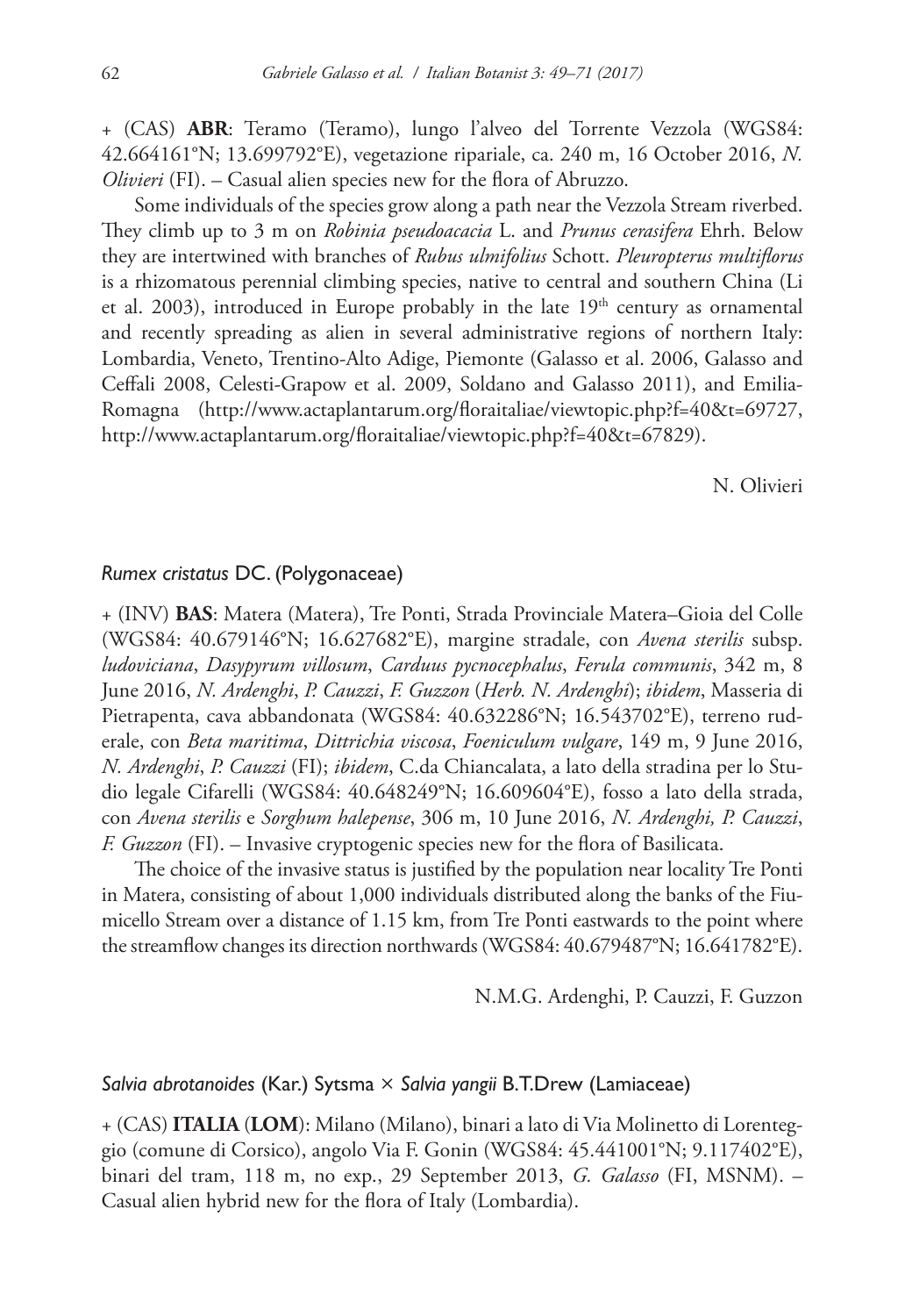+ (CAS) **TAA**: Pergine Valsugana (Trento), Pergine, sull'argine destro del Torrente Fersina poco a valle del ponte per Brazzaniga (CFCE: 9933/1) (WGS84: 46.071290°N; 11.236011°E), argine-margine della strada, tre cespi in un punto dove certamente non è stata piantata, presenza casuale, 488 m, 30 September 2014, *A. Bertolli*, *F. Prosser*, *G. Tomasi* (FI, ROV–67688). – Casual alien hybrid new for the flora of Trentino-Alto Adige.

+ (CAS) **TOS**: Siena (Siena), Strada di Marciano, su un muro esterno del Park Hotel Villa Gori Golf Club (WGS84: 43.331675°N; 11.305386°E), muro, 357 m, SE, 22 July 2016, *G. Bonari* (FI). – Casual alien hybrid new for the flora of Toscana.

*Salvia* subg. *Perovskia* (Kar.) J.B.Walker, B.T.Drew & J.G.González (Drew et al. 2017) includes about 8 species widely distributed over arid regions of Asia (Krüssmann et al. 1986, Hedge 1990, Li and Hedge 1994, Grant 2000, Hedge 2011). We considered several sources to identify our plants. Several cultivars are selected by gardeners (Grant 2007) thereby complicating nomenclature and identification. At first glance, we were inclined to attribute the taxon to *S. yangii* (≡ *Perovskia atriplicifolia* Benth.), but leaves were not "simple, margins crenate, serrate or subentire" as reported by Hedge (2011, see also Rechinger 1982). In fact, several varieties can be identified based on leaf shape and indumentum characters, but a comprehensive review is lacking (Hedge and Lamond 1968). Thus, "leaves bipinnatisect" guided us towards *S. abrotanoides* (≡ *P. abrotanoides* Kar.), also considering the figures (plates 369–372, 592) reported by Rechinger et al. (1982). However, this taxon did not perfectly fit our specimens either. Rechinger (1982) reported a hybrid (pl. 373 in Rechinger et al. 1982), which is the plant cultivated in North America according to Darke and Tucker (1989). Our plants seemed to correspond to "*Perovskia*  $\times$ 'Hybrida' (= *P. abrotanoides*  $\times$  *atriplicifolia*?)", based on the figure provided by Krüssmann et al. (1986), a plant cultivated by Hillier (England) since 1937 and distributed from the Geisenheim Research Institute since 1955 as *P.* 'Superba'. Because our specimens surely derived from seeds dispersed from cultivated flowerbeds in the cities, "*P.* 'Hybrida'" should be the best name to apply, but "it is not clear whether the majority of cultivars are variants of *P. atriplicifolia* or hybrids between *P. abrotanoides* and *P. atriplicifolia*" (Grant 2007). Considering that they differ from both the genuine putative parental species, we prefer to use the name *S. abrotanoides* × *S. yangii*, a hybrid apparently without nothospecific epithet because the only available one (in *Perovskia*) is *P.* ×*intermedia* Lazkov (*P. abrotanoides* × *P. angustifolia* Kudr.; Sennikov et al. 2011).

G. Bonari, G. Galasso, F. Prosser

# *Senecio inaequidens* DC. (Asteraceae)

+ (NAT) **PUG**: San Giovanni Rotondo (Foggia), periferia S del paese (WGS84: 41.699155°N; 15.720507°E), margine stradale, 550 m, 25 October 2016, *R.P. Wagensommer* (*Herb. R.P. Wagensommer*); *ibidem*, periferia SSW del paese (WGS84: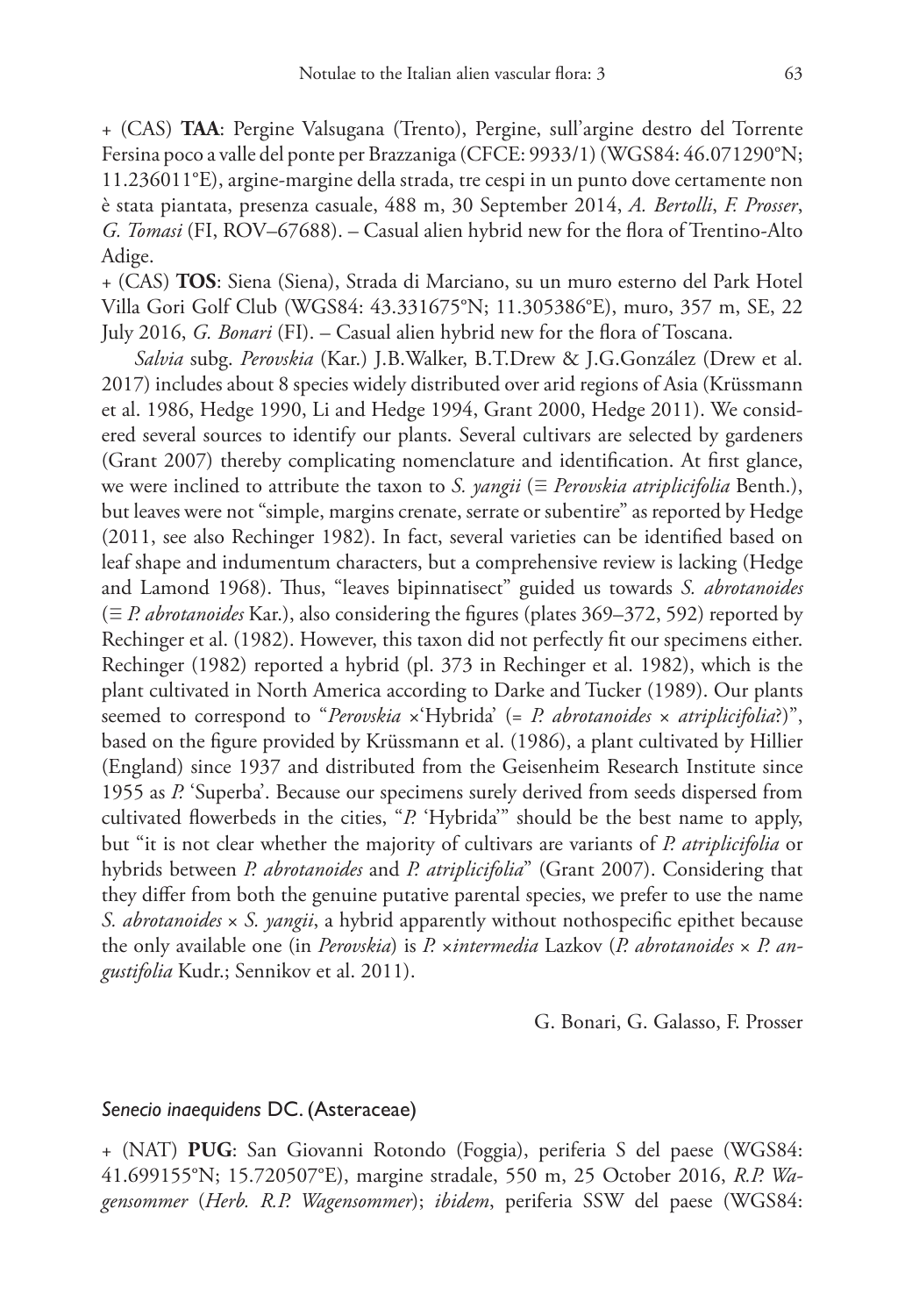41.699451°N; 15.711909°E), margine stradale e su materiale di riporto (ghiaia), 560 m, 27 October 2016, *R.P. Wagensommer* (FI, *Herb. R.P. Wagensommer*); Lesina (Foggia), alla stazione ferroviaria (WGS84: 41.854374°N; 15.296612°E), margine stradale e del parcheggio asfaltato, 40 m, 27 October 2016, *R.P. Wagensommer* (*Herb. R.P. Wagensommer*). – Naturalized alien species new for the flora of Puglia.

This invasive species occurs in all Italian administrative regions. To date, it was not recorded only in Puglia (Conti et al. 2005, Celesti-Grapow et al. 2009). We found it in two different sites on the Gargano Promontory, Lesina (about 30 mature individuals) and San Giovanni Rotondo (about 50 mature individuals).

R.P. Wagensommer, E.V. Perrino, G. Russo

# *Setaria parviflora* (Poir.) Kerguélen (Poaceae)

+ (NAT) **CAL**: Scalea (Cosenza), Via Ruggiero di Lauria (WGS84: 39.815817°N; 15.787228°E), fessure della pavimentazione, 6 m, 20 August 2014, *A. Stinca* (PO-RUN). – Status change from casual to naturalized alien for the flora of Calabria.

This species is recorded from Lombardia, Liguria, Toscana, Marche, Lazio, Campania, Puglia, Calabria, Sicilia, and Sardegna (Celesti-Grapow et al. 2009, Cecchi and Arrigoni 2013, Stinca et al. 2013, Gubellini et al. 2014, Stinca et al. 2016). In Calabria, *Setaria parviflora* is reported as a casual alien (Bernardo et al. 2009) where it was known only for the valley of the Crati River (Banfi and Passalacqua 2011). At Scalea, it exhibits a notable vegetative and sexual propagation capacity; it was also observed in August 2016.

A. Stinca

### *Syagrus romanzoffiana* (Cham.) Glassman (Arecaceae)

+ (CAS) **ITALIA** (**PUG**): Brindisi (Brindisi), Via Duca degli Abruzzi, giardini pubblici presso il monumento al Marinaio d'Italia (WGS84: 40.644977°N; 17.946627°E), tappeto erboso umido spesso irrigato, ca. 10 m, S, 22 August 2016, *N. Olivieri* (FI). – Casual alien species new for the flora of Italy (Puglia).

Some very young specimens, identified according to Cullen et al. (2011) and Squire (2007), have grown close to adult individuals of the species in a wet meadow frequently watered and located near the Adriatic Sea. In Brindisi *Syagrus romanzoffiana* is very popular as an ornamental plant in gardens and avenues. Fruits are regularly produced and accumulate on the ground below the trees. The species is native to South America (Brazil, part of Argentina, Paraguay, Uruguay and Bolivia). For its ornamental value, it is widespread in many tropical and subtropical areas and, more recently, also in Mediterranean countries. It is naturalized in Florida, Mauritius and eastern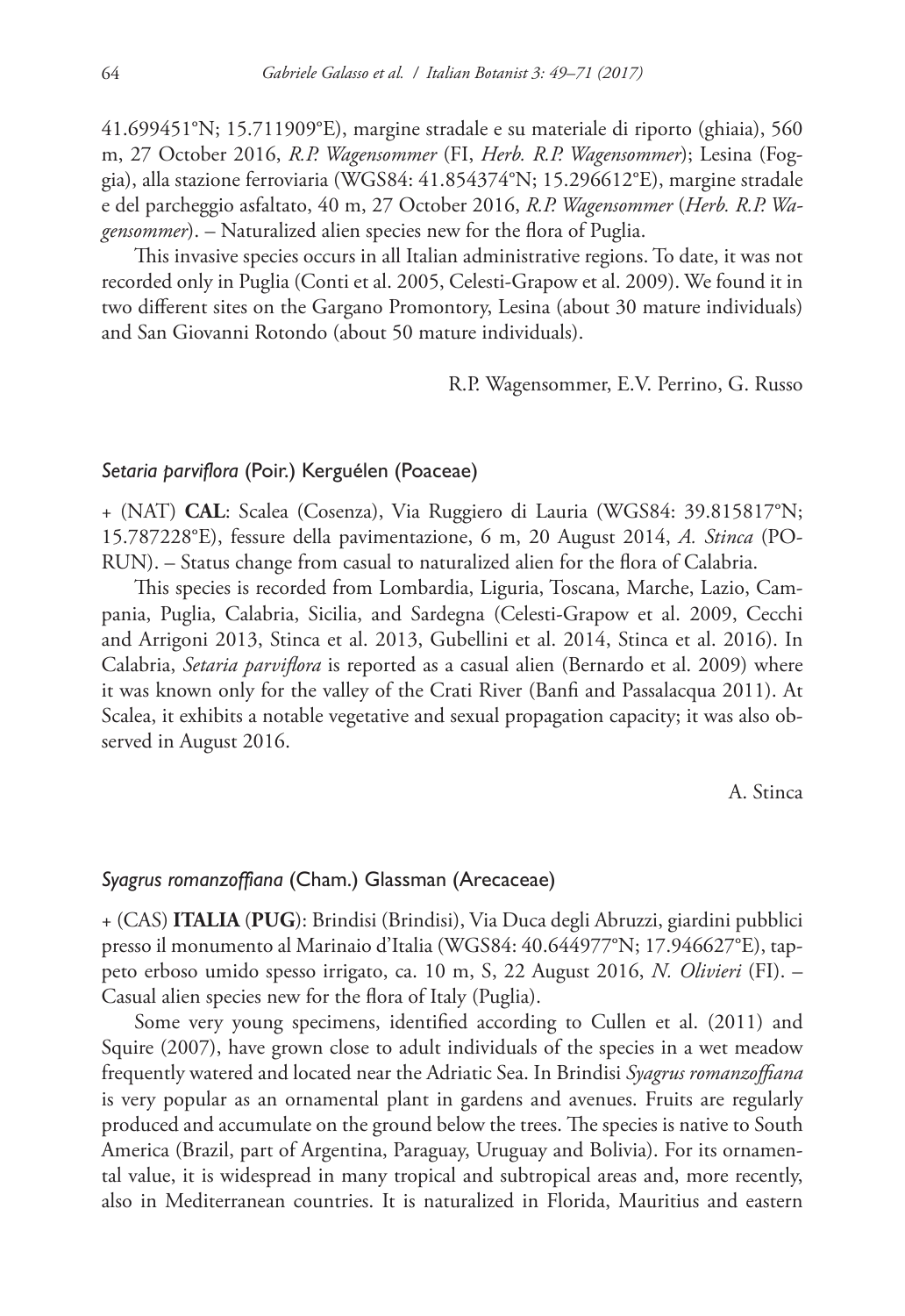Australia (Queensland and New South Wales), where it is considered an invasive alien (Randall 2001).

N. Olivieri

# *Tradescantia fluminensis* Vell. (Commelinaceae)

+ (CAS) **MOL**: Termoli (Campobasso), versante collinare S del Vallone del Riovivo (WGS84: 41.993833°N; 14.996083°E), margine di sentiero e canneto di *Arundo donax*, ca. 27 m, 3 September 2016, *N. Olivieri* (FI). – Casual alien species new for the flora of Molise.

The species grows near the Adriatic coast, in the urban park of Termoli, along a path edge and inside a cane thicket of *Arundo donax* L., along with *Rubus ulmifolius* Schott, *Hedera helix* L. and *Parietaria judaica* L. Plants grow in penumbra, on sandstone soil covered by nitrophilous vegetation typical of disturbed shaded areas.

N. Olivieri

# *Trifolium alexandrinum* L. (Fabaceae)

+ (CAS) **BAS**: Matera (Matera), Bosco di Lucignano, ca. 185 m a SE dalla Cisterna di San Francesco (WGS84: 40.606911°N; 16.703098°E), campo di grano duro, con *Avena sterilis* subsp. *ludoviciana*, *Glebionis segetum*, *Anchusa azurea*, *Phalaris brachystachys*, un esemplare, 363 m, 9 June 2016, *N. Ardenghi*, *P. Cauzzi* (FI). – Casual cryptogenic species new for the flora of Basilicata.

A single individual was found in the middle of a durum wheat field.

N.M.G. Ardenghi, P. Cauzzi, F. Guzzon

# *Vicia lens* (L.) Coss. & Germ. subsp. *orientalis* (Boiss.) Galasso, Banfi, Bartolucci & J.-M. Tison, comb. nov. (Fabaceae) [urn:lsid:ipni.org:names:60474540-2](http://ipni.org/urn:lsid:ipni.org:names:60474540-2)

≡ *Ervum orientale* Boiss., Diagn. Pl. Orient., ser. 1 9: 115(–116). 1849 [I–II.1849] ≡ *Lens orientalis* (Boiss.) Schmalh., Fl. Sredn. Yuzhn. Rossii 1: 297. 1895 ≡ *Vicia orientalis* (Boiss.) Bég. & Diratz., Contr. Fl. Armenia: 61. 1912 [XI.1912] (n.v.) ≡ *Lens culinaris* Medik. subsp. *orientalis* (Boiss.) Ponert, Feddes Repert. 83(9–10) (1972): 634. 1973 [25.IV.1973].

According to the molecular phylogenetic research published by Schaefer et al. (2012), the genus *Lens* Mill. is nested within *Vicia* L. For the type species of *Lens*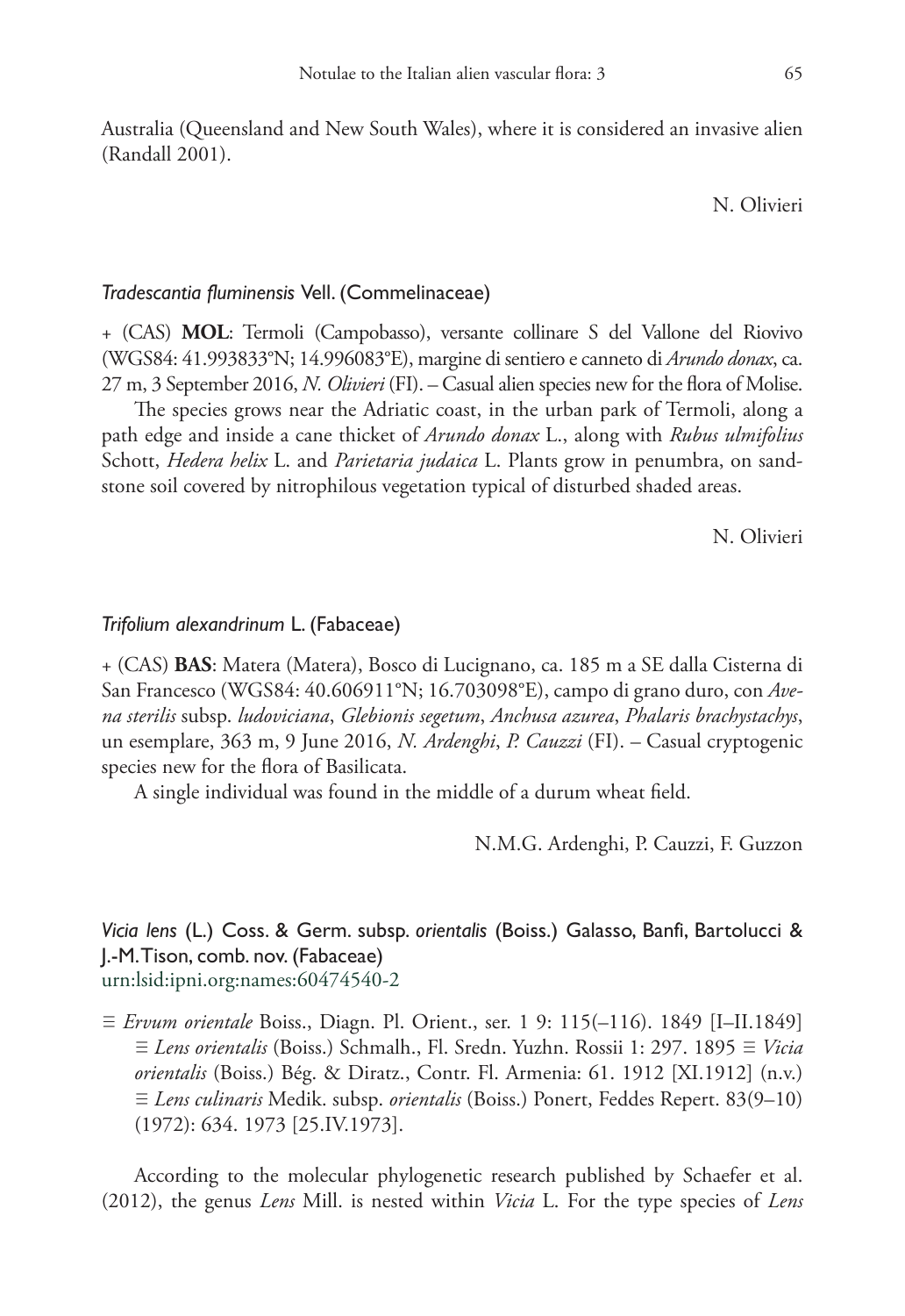(*Lens culinaris* Medik.), the binomial *Vicia lens* (L.) Coss. & Germ. was restored by the above cited authors. Since the subspecific rank is considered suitable for representing taxonomic relationships between a domesticated crop and its wild relative, a new combination is proposed here for the wild relative of *Vicia lens*. It is distinct from the crop for a smaller size of the plant, allogamy, ready opening of the mature pod and seed dormancy (Ladizinski 1993, Zohari et al. 2012).

G. Galasso, E. Banfi, F. Bartolucci, J.-M. Tison

# *Yucca gloriosa* L. (Asparagaceae)

+ (INV) **TOS**. – Status change from naturalized to invasive alien for the flora of Toscana. *Yucca gloriosa*, native to North America, is currently recognized as naturalized in Toscana (Ciccarelli et al. 2015). During field surveys conducted along the coastal part of the Migliarino-San Rossore-Massaciuccoli Regional Park, we noted a widespread diffusion of the species. Its high frequency along the Tuscan coast can be also deduced from several floristic records (Peruzzi and Bedini 2015 onwards, Roma-Marzio et al. 2016 and literature cited therein). Based on our field observations, the species shows a high clonal propagation capacity, determining modifications in vegetation and ecosystem dynamics. In addition, the *ad hoc* LIFE project DUNETOSCA [\(http://](http://ec.europa.eu/environment/life/project/Projects/) [ec.europa.eu/environment/life/project/Projects/\)](http://ec.europa.eu/environment/life/project/Projects/), conducted in 2010–2013, failed to eradicate the species. Based on these considerations, we regard the status of invasive alien to be most appropriate for *Y. gloriosa* in Toscana.

M. D'Antraccoli, F. Roma-Marzio

# **References**

- Ariello G (1952) Ancora una nuova avventizia per la flora piemontese: *Paspalum distichum* L. var. *paspalodes* Thell. e notizie sulla sua diffusione e di quella di *Paspalum dilatatum* Poir. Nuovo Giornale Botanico Italiano, n.ser. 58(3–4)[1951]: 622–625.
- Azzella MM, Iberite M (2010) Notula: 40. In: Nepi C, Peccenini S, Peruzzi L (Eds) Notulae alla flora esotica d'Italia: 3(38−53). Informatore Botanico Italiano 42(2): 533.
- Ballelli S (2002) Flora. In: Ballelli S, Castagnari G, Catorci A, Fortunati G (Eds) Aspetti geobotanici e lineamenti storico-ambientali dell'Alto Esino. Appennino umbro-marchigiano. Provincia di Ancona, Assessorato alla Tutela dell'Ambiente, Ancona, 29–175.
- Banfi E, Galasso G (Eds) (2010) La flora esotica lombarda. Museo di Storia Naturale di Milano, Milano, 274 pp. [+ CD-Rom]
- Banfi E, Galasso G (2015) *Paspalum* (Poaceae), aggiornamento per la flora italiana. In: Peruzzi L, Domina G (Eds) Approfondimenti floristici e sistematici sulla flora d'Italia. Dedicato a Edda Lattanzi in occasione dei suoi 85 anni. Comunicazioni. Orto botanico di Roma, La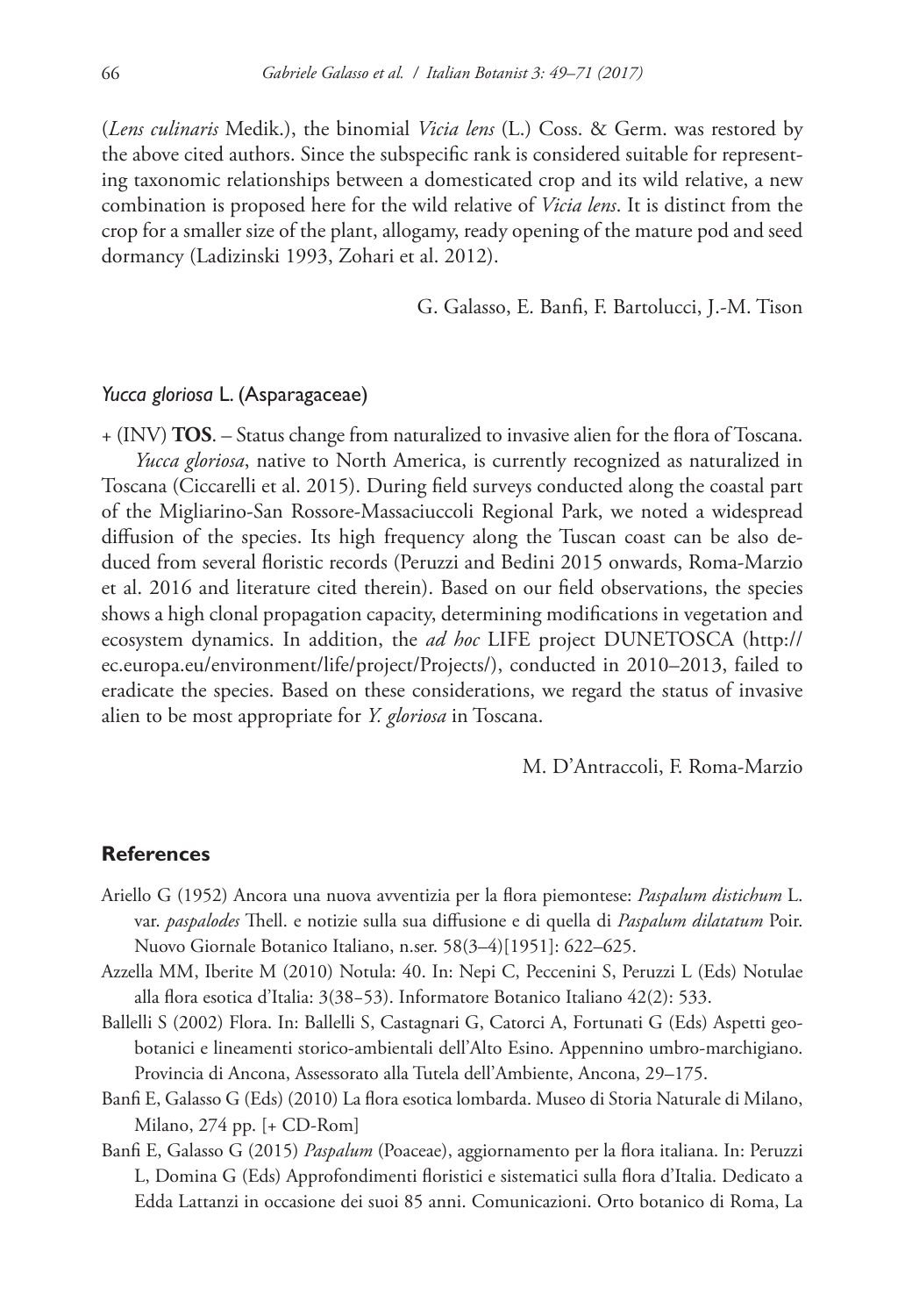Sapienza Università di Roma, 20-21 novembre 2015. Società Botanica Italiana, Gruppo per la Floristica, Sistematica ed Evoluzione, Firenze, 41–42.

- Banfi E, Passalacqua NG (2011) *Setaria* P. Beauv. In: Bernardo L, Peruzzi L, Passalacqua NG (Eds) Flora vascolare della Calabria – Prodromo. Volume I. Informatore Botanico Italiano 43(2): 298.
- Barnes PG, Whiteley AC (2011) *Elaeagnus* Linnaeus. In: Cullen J, Knees SG, Cubey HS (Eds) The European Garden Flora. A manual for the identification of plants cultivated in Europe, both out-of-doors and under glass. 2 ed., Vol. 4. Cambridge University Press, Cambridge, 97–99.
- Benson L (1982) The Cacti of the United States and Canada. Stanford University Press, Stanford.
- Bernardo L, Gangale C, Passalacqua NG, Uzunov D (2009) Regional Experts: Calabria. In: Celesti-Grapow L, Pretto F, Brundu G, Carli E, Blasi C (Eds) A thematic contribution to the National Biodiversity Strategy. Plant invasion in Italy, an overview. Ministry for the Environment Land and Sea Protection, Nature Protection Directorate, Rome, 32 pp. [+CD-Rom]
- Bouvet D, Montacchini F, Siniscalco C (2005) Piemonte. In: Conti F, Abbate G, Alessandrini A, Blasi C (Eds) An annotated checklist of the Italian vascular flora. Palombi Editori, Roma, 33–185 + 255–259.
- Bracchi G, Romani E (2010) Checklist aggiornata e commentata della flora vascolare della Provincia di Piacenza. Società Piacentina di Scienze Naturali e Museo Civico di Storia Naturale di Piacenza, Piacenza.
- Buono V, Manni QG, Barone R, Campagna P, Civita F, Mauri ES, Pasquali G, Rignanese L, Stone AM, Sturloni S, Taneburgo G (2017) Rassegna di segnalazioni notevoli riguardanti la Puglia comparse nel forum Acta Plantarum. Acta Plantarum Notes 5: 61–67.
- Cecchi L, Arrigoni PV (2013) Notula: 183. In: Barberis G, Nepi C, Peccenini S, Peruzzi L (Eds) Notulae alla flora esotica d'Italia: 8 (161–184). Informatore Botanico Italiano 45(1): 109.
- Celesti-Grapow L, Pretto F, Brundu G, Carli E, Blasi C (Eds) (2009) A thematic contribution to the National Biodiversity Strategy. Plant invasion in Italy, an overview. Ministry for the Environment Land and Sea Protection, Nature Protection Directorate, Rome, 32 pp. [+CD-Rom]
- Celesti-Grapow L, Capotorti G, Del Vico E, Lattanzi E, Tilia A, Blasi C (2013) The vascular flora of Rome. Plant Biosystems 147(4): 1059–1087. [https://doi.org/10.1080/11263504.](https://doi.org/10.1080/11263504.2013.862315) [2013.862315](https://doi.org/10.1080/11263504.2013.862315)
- Ceschin S, Salerno G, Bisceglie S, Kumbaric A (2010) Temporal floristic variation as indicator of environmental changes in the Tiber River in Rome. Aquatic Ecology 44(1): 93–100. <https://doi.org/10.1007/s10452-009-9292-1>
- Ciccarelli D, Di Bugno C, Peruzzi L (2015) Checklist della flora vascolare psammofila della Toscana. Atti della Società Toscana di Scienze Naturali, Memorie, Serie B 121[2014]: 37–88.
- Conti F, Abbate G, Alessandrini A, Blasi C (Eds) (2005) An annotated checklist of the Italian vascular flora. Palombi Editori, Roma.
- Conti F, Alessandrini A, Bacchetta G, Banfi E, Barberis G, Bartolucci F, Bernardo L, Bonacquisti S, Bouvet D, Bovio M, Brusa G, Del Guacchio E, Foggi B, Frattini S, Galasso G, Gallo L, Gangale C, Gottschlich G, Grünanger P, Gubellini L, Iiriti G, Lucarini D, Marchetti D,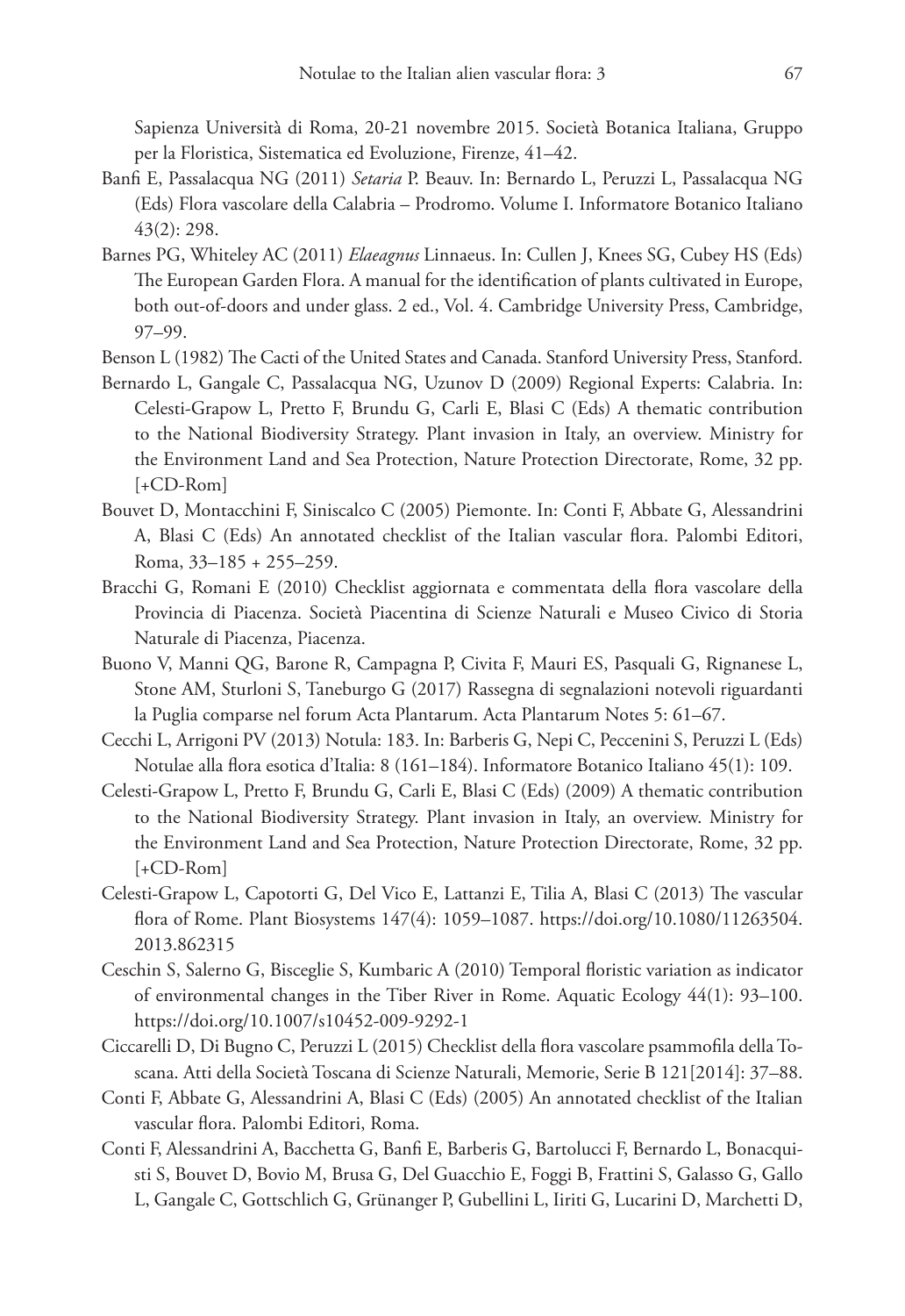Moraldo B, Peruzzi L, Poldini L, Prosser F, Raffaelli M, Santangelo A, Scassellati E, Scortegagna S, Selvi F, Soldano A, Tinti D, Ubaldi D, Uzunov D, Vidali M (2007) Integrazioni alla checklist della flora vascolare italiana. Natura Vicentina 10[2006]: 5–74.

- Cullen J, Knees SG, Cubey HS (2011) Palmae (Arecaceae). In: Cullen J, Knees SG, Cubey HS (Eds) The European Garden Flora. A manual for the identification of plants cultivated in Europe, both out-of-doors and under glass. 2 ed., Vol. 1. Cambridge University Press, Cambridge, 361–372.
- Darke FP, Tucker AO (1989) Identification of the *Perovskia* Species (Lamiaceae) Cultivated in North America. Baileya 23(1): 54.
- Domina G, Mazzola P (2002) Note su alcune xenofite nuove o in espansione in Sicilia. Naturalista Siciliano, ser. 4 26(3–4): 165–174.
- Drew BT, González-Gallegos JG, Xiang CL, Kriebel R, Drummond CP, Walker JB, Sytsma KJ (2017) *Salvia* united: The greatest good for the greatest number. Taxon 66(1): 133–145. <https://doi.org/10.12705/661.7>
- Dufour-Dror J-M (Ed) (2013) Israel's Least Wanted Alien Ornamental Plant Species. Ornamental Plants Potentially Invasive in Israel's Natural Ecosystems. Israel Ministry of Environmental Protection, Israel Ministry of Agriculture, Nature and Parks Authority, Hebrew University Botanical Gardens. [http://www.sviva.gov.il/English/env\\_topics/biodiversity/](http://www.sviva.gov.il/English/env_topics/biodiversity/Documents/InvasiveSpecies-July2013.pdf) [Documents/InvasiveSpecies-July2013.pdf](http://www.sviva.gov.il/English/env_topics/biodiversity/Documents/InvasiveSpecies-July2013.pdf) [accessed 30.03.2017]
- Foggi B, Raffaelli M, Viciani D (2005) Toscana. In: Conti F, Abbate G, Alessandrini A, Blasi C (Eds) An annotated checklist of the Italian vascular flora. Palombi Editori, Roma, 33–185, 283–288.
- Galasso G (2007) Notulae: 1328−1330. In: Conti F, Nepi C, Peruzzi L, Scoppola A (Eds) Notulae alla checklist della flora vascolare italiana: 4 (1311−1419). Informatore Botanico Italiano 39(2): 406–408.
- Galasso G, Ceffali G (2008) Segnalazioni floristiche per il territorio bresciano. Natura Bresciana 35[2007]: 201.
- Galasso G, Ceffali G, Colatore A (2006) Notula: 1249. In: Conti F, Nepi C, Scoppola A (Eds) Notulae alla checklist della flora vascolare italiana: 2 (1192–1266). Informatore Botanico Italiano 38(1): 208.
- Galasso G, Domina G, Adorni M, Ardenghi NMG, Banfi E, Bedini G, Bertolli A, Brundu G, Calbi M, Cecchi L, Cibei C, D'Antraccoli M, De Bastiani A, Faggi G, Ghillani L, Iberite M, Latini M, Lazzeri V, Liguori P, Marhold K, Masin R, Mauri S, Mereu G, Nicolella G, Olivieri N, Peccenini S, Perrino EV, Peruzzi L, Petraglia A, Pierini B, Prosser F, Roma-Marzio F, Romani E, Sammartino F, Selvaggi A, Signorile G, Stinca A, Verloove F, Nepi C (2016a) Notulae to the Italian alien vascular flora: 1. Italian Botanist 1: 17–37. [https://doi.](https://doi.org/10.3897/italianbotanist.1.8777) [org/10.3897/italianbotanist.1.8777](https://doi.org/10.3897/italianbotanist.1.8777)
- Galasso G, Domina G, Ardenghi NMG, Arrigoni P, Banfi E, Bartolucci F, Bonari G, Buccomino G, Ciaschetti G, Conti F, Coppi A, Di Cecco V, Di Martino L, Guiggi A, Lastrucci L, Leporatti ML, López Tirado J, Maiorca G, Mossini S, Olivieri N, Pennesi R, Romiti B, Scoppola A, Soldano A, Stinca A, Verloove F, Villa M, Nepi C (2016b) Notulae to the Italian alien vascular flora: 2. Italian Botanist 2: 55–71. [https://doi.org/10.3897/italian](https://doi.org/10.3897/italianbotanist.2.11144)[botanist.2.11144](https://doi.org/10.3897/italianbotanist.2.11144)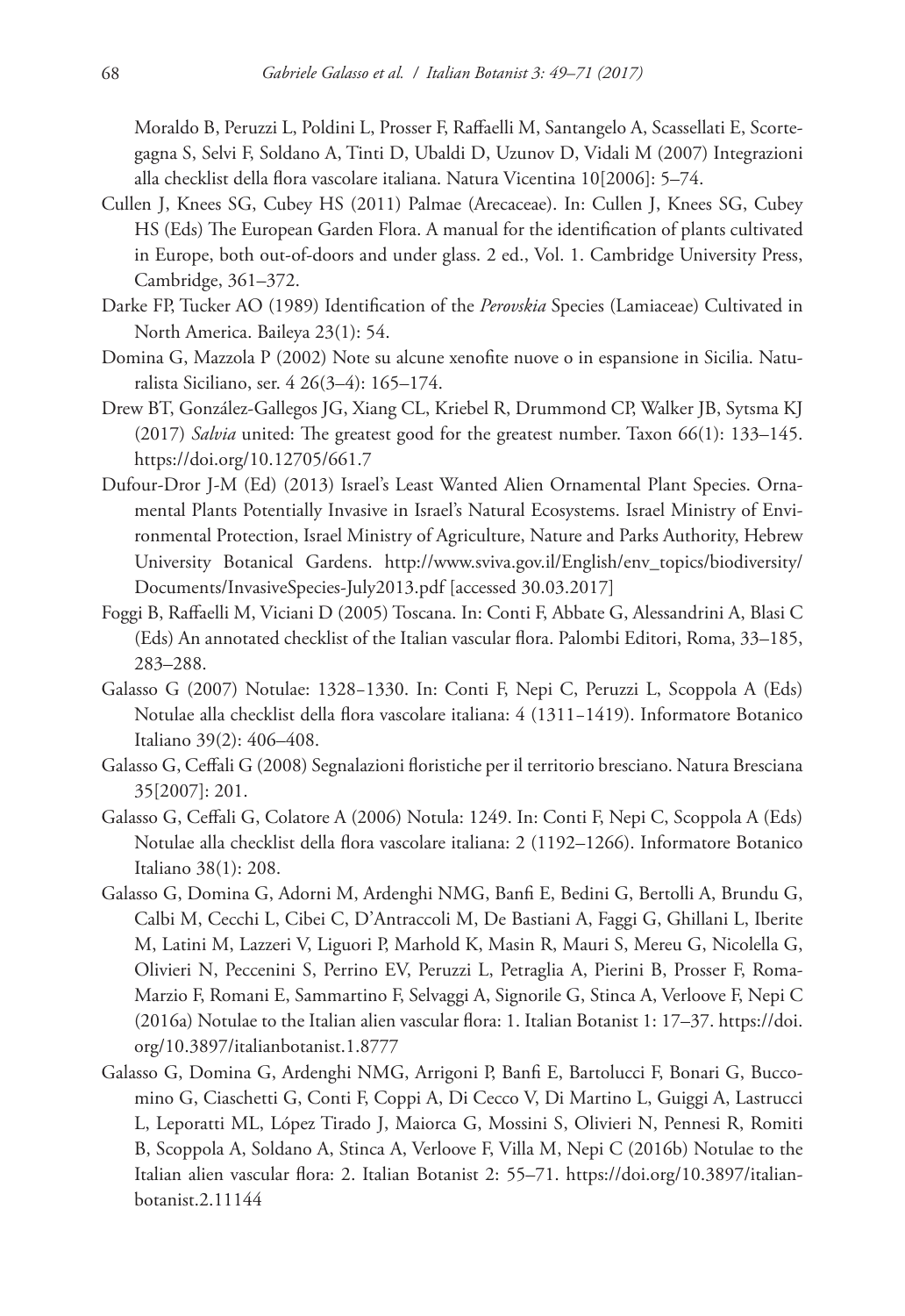Grant ML (2000) *Perovskia* Karelin. In: Cullen J, Alexander JCM, Brickell CD, Edmondson JR, Green PS, Heywood VH, Jörgensen P-M, Jury SL, Knees SG, Maxwell HS, Miller DM, Robson NKB, Walters SM, Yeo PF (Eds) The European Garden Flora. A manual for the identification of plants cultivated in Europe, both out-of-doors and under glass, Vol. 6. Cambridge University Press, Cambridge, 205–206.

Grant M (2007) *Perovskia*. RHS Plant Trials and Assessments 3: 1–5.

- Gubellini L (2005) Marche. In: Conti F, Abbate G, Alessandrini A, Blasi C (Eds) An annotated checklist of the Italian vascular flora. Palombi Editori, Roma, 33–185, 243–246.
- Gubellini L (2009) Regional Experts: Marche. In: Celesti-Grapow L, Pretto F, Brundu G, Carli E, Blasi C (Eds) A thematic contribution to the National Biodiversity Strategy. Plant invasion in Italy, an overview. Ministry for the Environment Land and Sea Protection, Nature Protection Directorate, Rome, 32 pp. [+CD-Rom]
- Gubellini L, Hofmann N, Pinzi M (2014) Contributo alla conoscenza della flora vascolare delle Marche e di alcune regioni limitrofe. Informatore Botanico Italiano 46(1): 17–26.
- Hedge IC (1990) Labiatae. In: Ali SI, Nassir YJ (Eds) Flora of Pakistan, Vol. 192. Royal Botanic Garden, Edinburgh, 1–310.
- Hedge IC (2011) *Perovskia* Kar. In: Flora of Pakistan. Tropicos.org, Missouri Botanical Garden, Saint Louis. <http://www.tropicos.org/Name/40004933?projectid=32>[accessed 19.12.2016]
- Hedge IC, Lamond JM (1968) Studies in the flora of Afghanistan: VII. Labiatae: Lam.–end. Notes from the Royal Botanic Garden of Edinburgh 28: 89–191.
- Iamonico D (2015) Taxonomic revision of the genus *Amaranthus* (Amaranthaceae) in Italy. Phytotaxa 199(1): 1–84. <https://doi.org/10.11646/phytotaxa.199.1.1>
- Iberite M, Pierfranceschi M, Abbate G (2010) L'Erbario Anzalone: riordino e catalogazione informatizzata. Annali di Botanica, n.ser. suppl. 2009: 79–84.
- Johnson GP (1997) Calycanthaceae Lindley. In: Flora of North America Editorial Committee, Flora of North America, Vol. 3. Oxford University Press, New York, Oxford, 23–25.
- Krüssmann G, Epp ME, Daniels GS (1986) Manual of cultivated broad-leaved trees & shrubs. Translated and revised from the German: Krüssmann, Handbuch der Laubgehölze, 1977 by Verlag Paul Parey, Berlin and Hamburg, Vol. 2. BT Batsford Ltd, London.
- Ladizinski G (1993) Lentil Domestication: On the Quality of Evidence and Arguments. Economic Botany 47(1): 60–64.<https://doi.org/10.1007/BF02862206>
- Lazzari G, Merloni N, Saiani D (2010) Flora delle Pinete storiche di Ravenna San Vitale, Classe, Cervia. Parco Delta del Po. Quaderni dell'Ibis 4: 1–64.
- Lazzari G, Merloni N, Saiani D (2012) Siti della Rete Natura 2000 della fascia costiera ravennate. Parco Delta del Po – Emilia-Romagna. Quaderni dell'Ibis 6: 1–80.
- Lazzeri V, Sammartino F, Campus G, Caredda A, Mascia F, Mazzoncini V, Testa N, Gestri G (2015) Note floristiche tosco-sarde II: novità regionali e locali e considerazioni tassonomiche per le regioni Sardegna e Toscana. Annali del Museo Civico di Rovereto. Sezione: Archeologia, Storia, Scienze Natutali 30[2014]: 331–368.
- Li A-J, Bojian B, Grabovskaya-Borodina AE, Hong S-P, McNeill J, Mosyakin SL, Ohba H, Park C-w (2003) Polygonaceae. In: Wu ZY, Raven PH, Hong DY (Eds) Flora of China, Vol. 5. Science Press, Beijing, Missouri Botanical Garden Press, St. Louis, 277–350.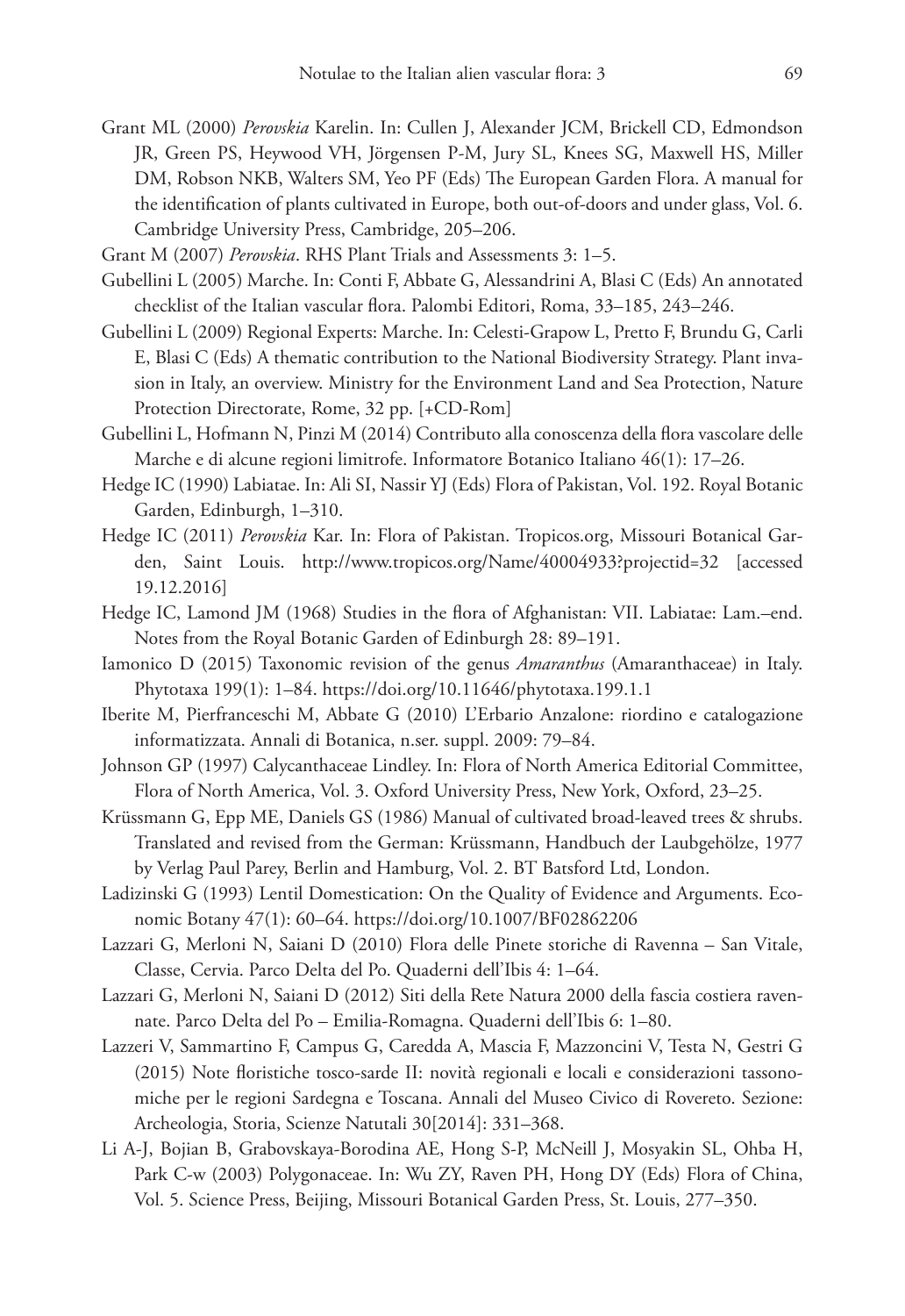- Li H-W, Hedge IC (1994) Lamiaceae. In: Wu ZY, Raven PH (Eds) Flora of China, Vol. 17. Science Press, Beijing, Missouri Botanical Garden Press, Saint Louis, 50−299.
- Martini F, Scholz H (1998) *Eragrostis virescens* J.Presl (Poaceae), a new alien species for the Italian flora. Willdenowia 28(1–2): 59–63.<https://doi.org/10.3372/wi.28.2805>
- Mauri S, Galasso G, Banfi E (2012) Notula: 144. In: Barberis G, Nepi C, Peccenini S, Peruzzi L (Eds) Notulae alla flora esotica d'Italia: 7 (136–160). Informatore Botanico Italiano 44(2): 400–401.
- Peruzzi L, Bedini G (Eds) (2015 onwards) Wikiplantbase #Toscana v2.1. Università di Pisa. <http://bot.biologia.unipi.it/wpb/toscana/index.html>[accessed 15.03.2017]
- Pierini B, Peruzzi L (2014) Prodromo della Flora Vascolare della Provincia di Lucca (Toscana nordoccidentale). Informatore Botanico Italiano 46(1): 3–16 + electronic appendix (500 pp.).
- Podda L, Lazzeri V, Mascia F, Mayoral O, Bacchetta G (2012) The Checklist of the Sardinian Alien Flora: an Update. Notulae Botanicae Horti Agrobotanici Cluj-Napoca 40(2): 14–21.
- Randall R (2001) Garden thugs, a national list of invasive and potentially invasive garden plants. Plant Protection Quarterly 16(4): 138–171.
- Rechinger KH (1982) *Perovskia*. In: Rechinger KH, Hedge IC, Ietswaart JH, Jalas J, Mennema J, Seybold S (Eds) Flora Iranica, Vol. 150. Akademische Druck- u. Verlagsanstalt, Graz, 476–479.
- Rechinger KH, Hedge IC, Ietswaart JH, Jalas J, Mennema J, Seybold S (1982) Flora Iranica, Vol. 150 (Tabulae). Akademische Druck- u. Verlagsanstalt, Graz.
- Ricciardi M, Aprile GG, La Valva V, Caputo G (1988) La flora del Somma-Vesuvio. Bollettino della Società dei Naturalisti di Napoli 96: 3–121.
- Roma-Marzio F, Bedini G, Müller J, Peruzzi L (2016) A critical checklist of the woody flora of Tuscany (Italy). Phytotaxa 287(1): 1–135. <https://doi.org/10.11646/phytotaxa.287.1.1>
- Rosati L, Salerno G, Del Vico E, Lapenna MR, Villani MC, Filesi L, Fascetti S, Lattanzi E (2012) Un aggiornamento alla flora del Cilento e della Campania. Informatore Botanico Italiano 44(1): 111–119.
- Sanders RW (2012) Taxonomy of *Lantana* sect. *Lantana* (Verbenaceae): II. Taxonomic revision. Journal of the Botanical Research Institute of Texas 6(2): 403–441.
- Schaefer H, Hechenleitner P, Santos-Guerra A, Menezes de Sequeira M, Pennington RT, Kenicer G, Carine MA (2012) Systematics, biogeography, and character evolution of the legume tribe Fabeae with special focus on the middle-Atlantic island lineages. BioMed Central Evolutionary Biology 12: 250. <https://doi.org/10.1186/1471-2148-12-250>
- Schicchi R (1999) Spontaneizzazione di *Ficus microcarpa* L. (Moraceae) e *Cardiospermum grandiflorum* Sw. (Sapindaceae) in Sicilia. Naturalista Siciliano, ser. 4 23(1–2): 315–317.
- Sennikov AN, Lazkov GA, Uotila P, Weber HE (2011) Taxonomic corrections and new records in vascular plants of Kyrgyzstan. Memoranda Societatis pro Fauna et Flora Fennica 87: 41–64.
- Soldano A, Galasso G (2011) Notula: 109. In: Barberis G, Nepi C, Peccenini S, Peruzzi L (Eds) Notulae alla flora esotica d'Italia: 5(94–114). Informatore Botanico Italiano 43(2): 376.
- Squire D (2007) Palms and Cycads. A complete guide to selecting, growing and propagating. New Holland Publishers, London.